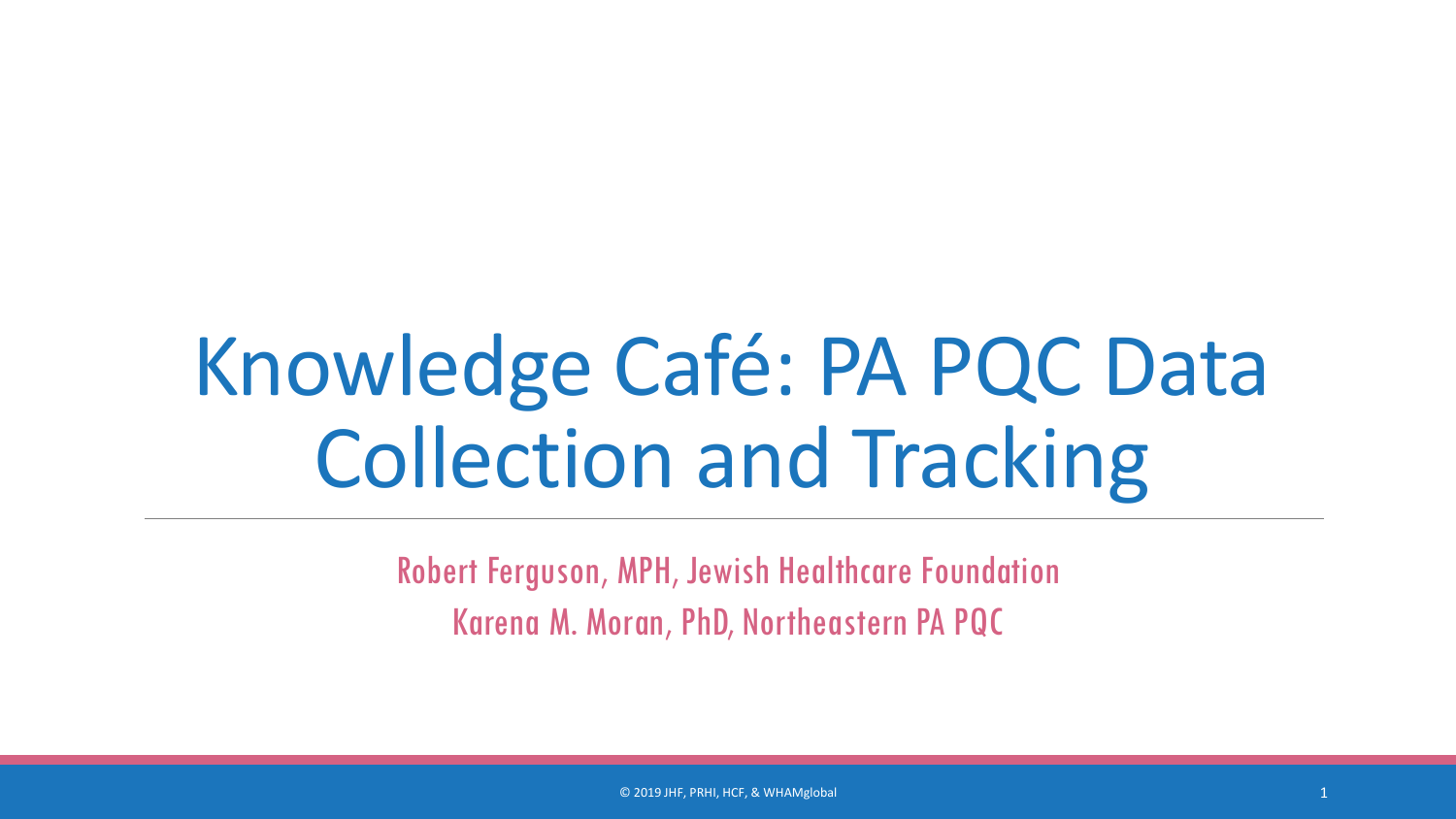## Learning Objectives

- 1. Describe why and how the PA PQC measures were selected and defined
- 2. Describe how to compile the "ask" for IT/EMR staff/whoever is pulling the data
- 3. Describe how to analyze the data once you receive it
- 4. Discuss challenges and countermeasures to overcome them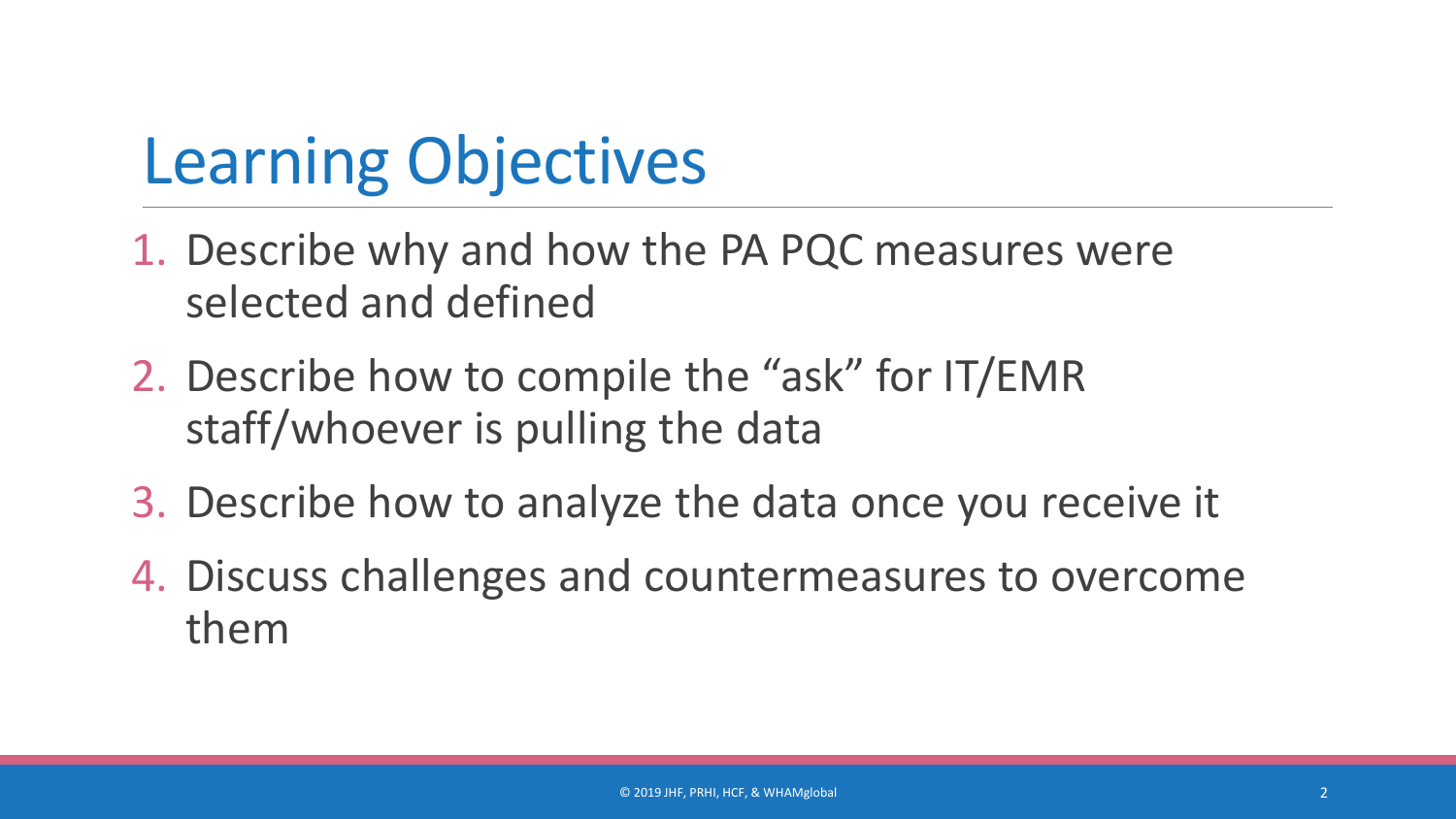## Why the PA PQC Measures Were Selected

- 1. Alignment with PA PQC Goals and Driver Diagrams
- 2. Ability to drive quality improvement projects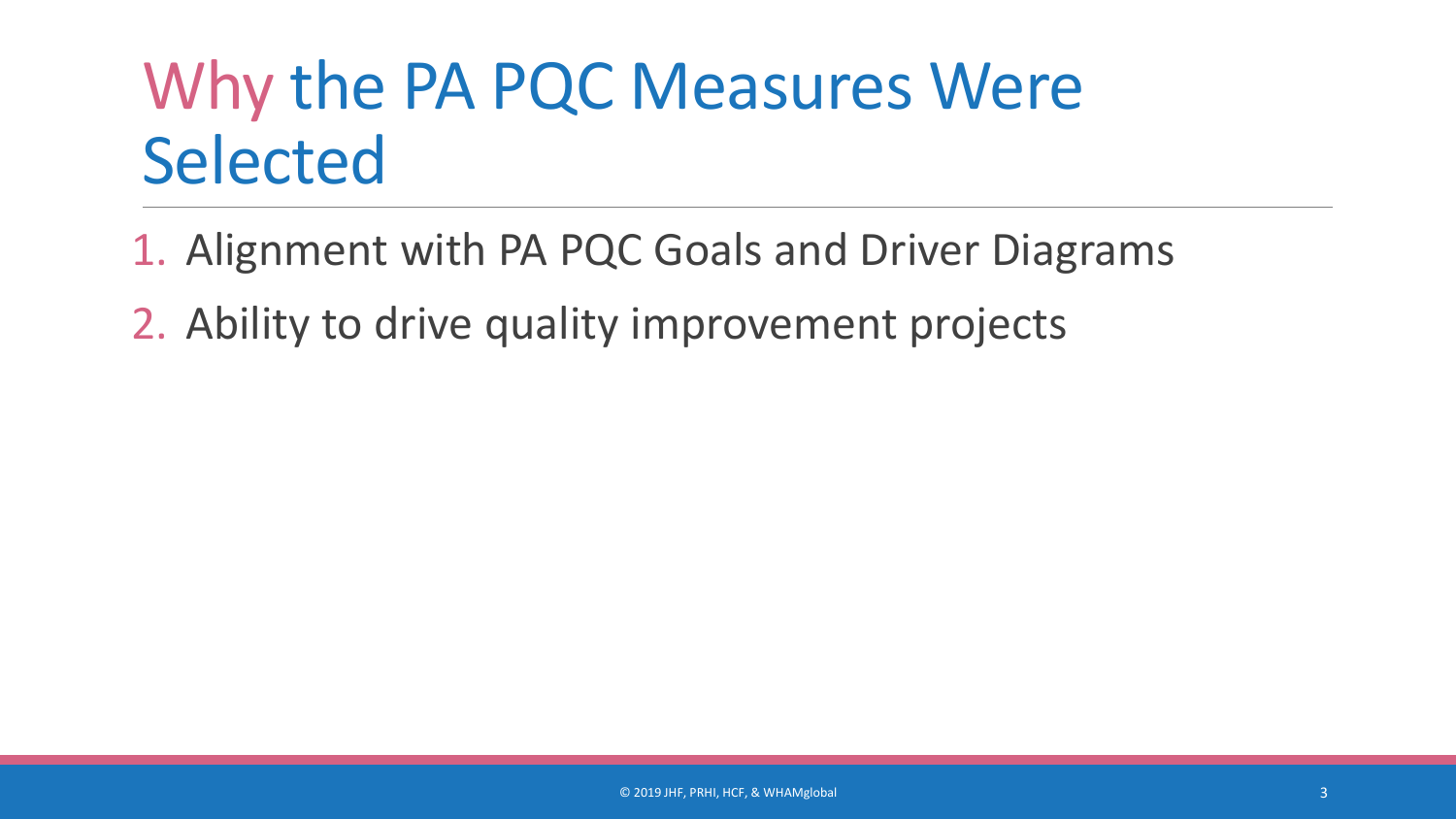### How the PA PQC Measures Were Selected



PA PQC Works Groups

National Bodies: AIM and Vermont Oxford Network (VON)

Experience from Other PQCs (e.g., IL and Ohio)

Experience from the NEPaPQC

PA PQC Driver Diagrams

PA PQC Quality Metrics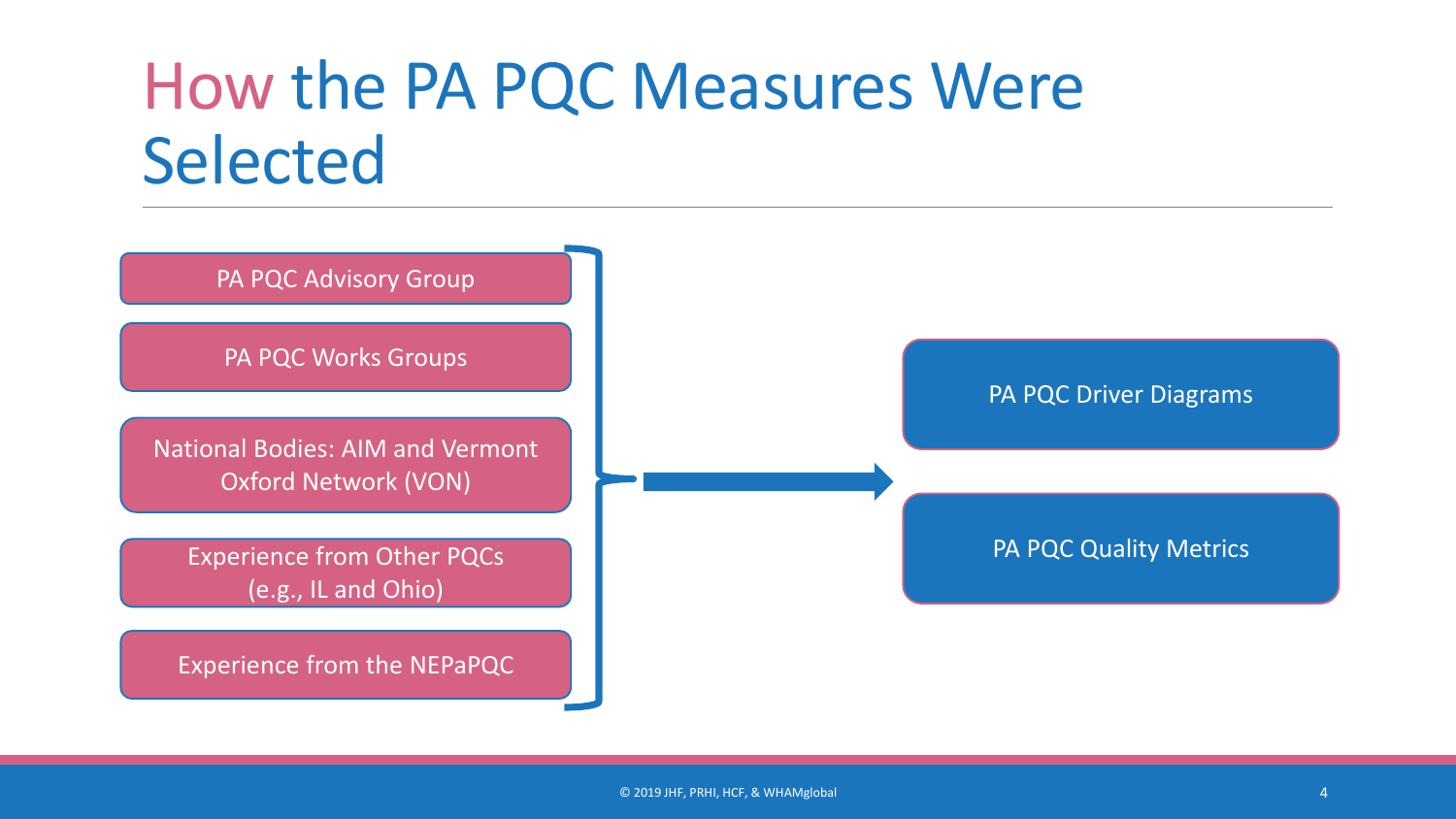# PA PQC Data Collection and Tracking

December 11, 2019 PA PQC Learning Collaborative Knowledge Café Karena M. Moran, PhD

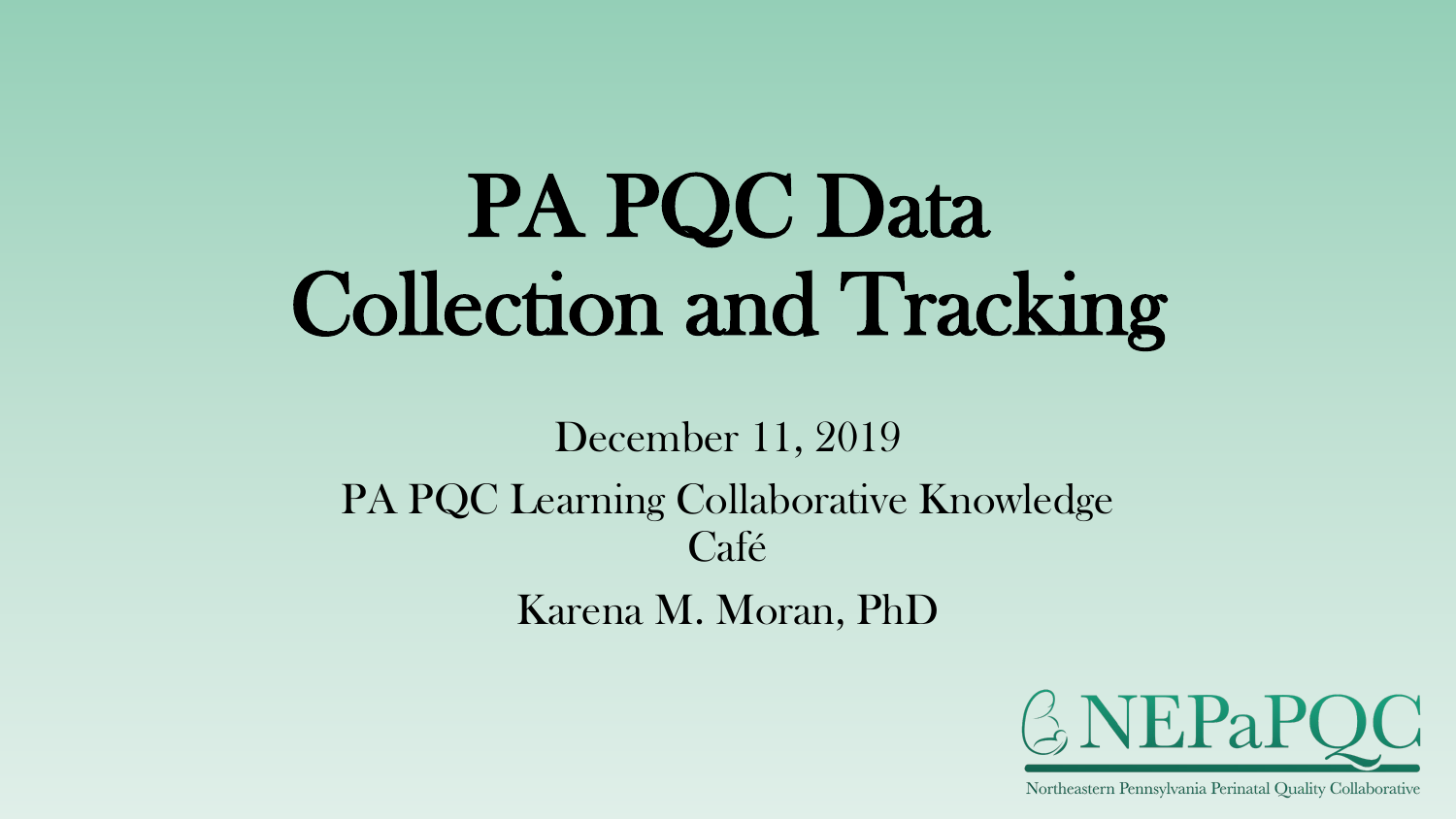### Disclaimers

- All data presented is fake and/or completely deidentified. All reporting numbers of Geisinger's that are presented do not represent accurate reporting numbers.
- Please send any questions or requests to kmoran3@thehealthplan.com.

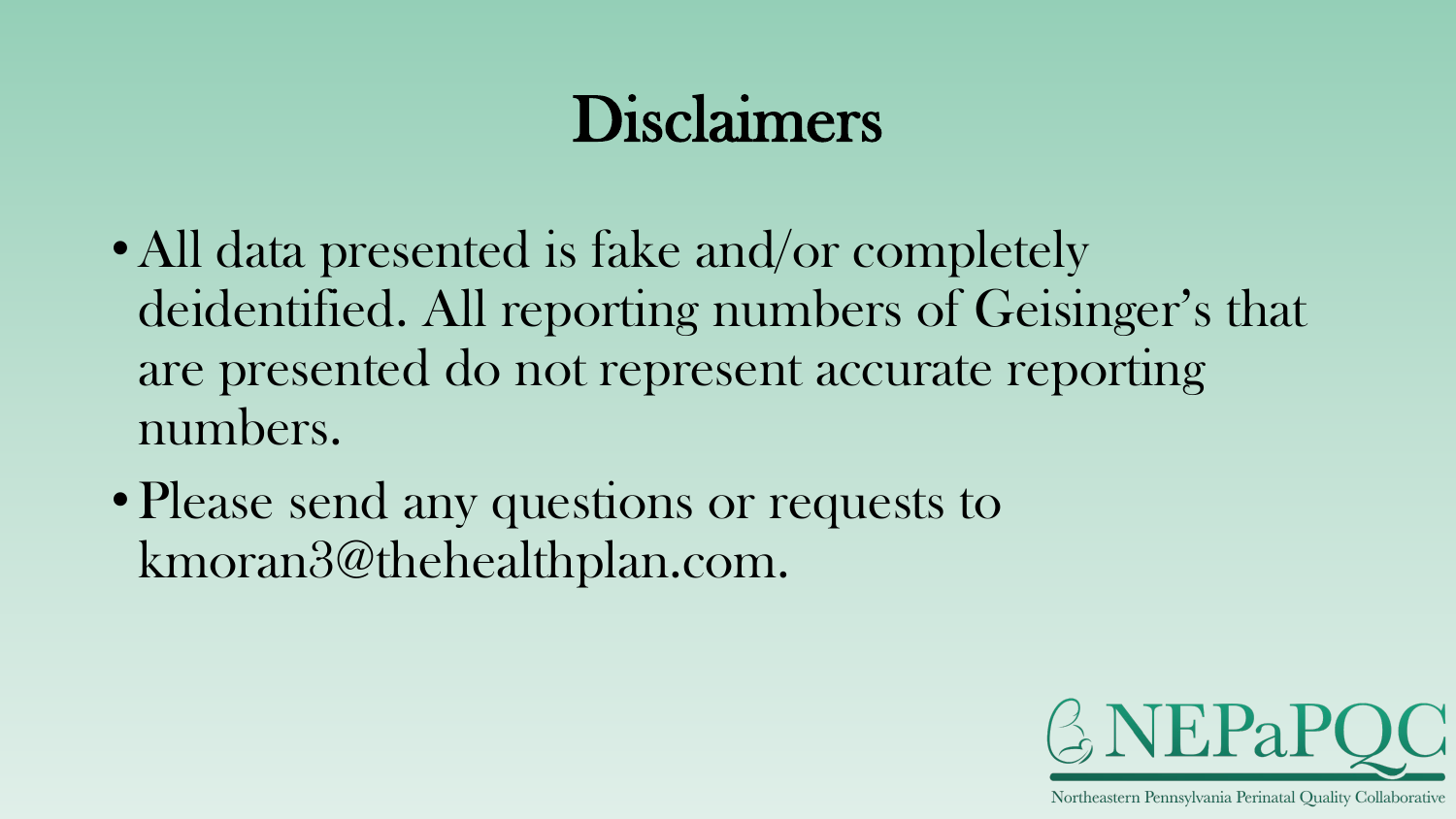### Things to Decide

Where do you have the resources to do more work:

- Data pulling (i.e., pulling multiple reports with less analysis)
- Analyzing data (i.e., pulling one report with more analysis)

Alternative: don't have EMR or access to IT to pull data  $\rightarrow$ chart review

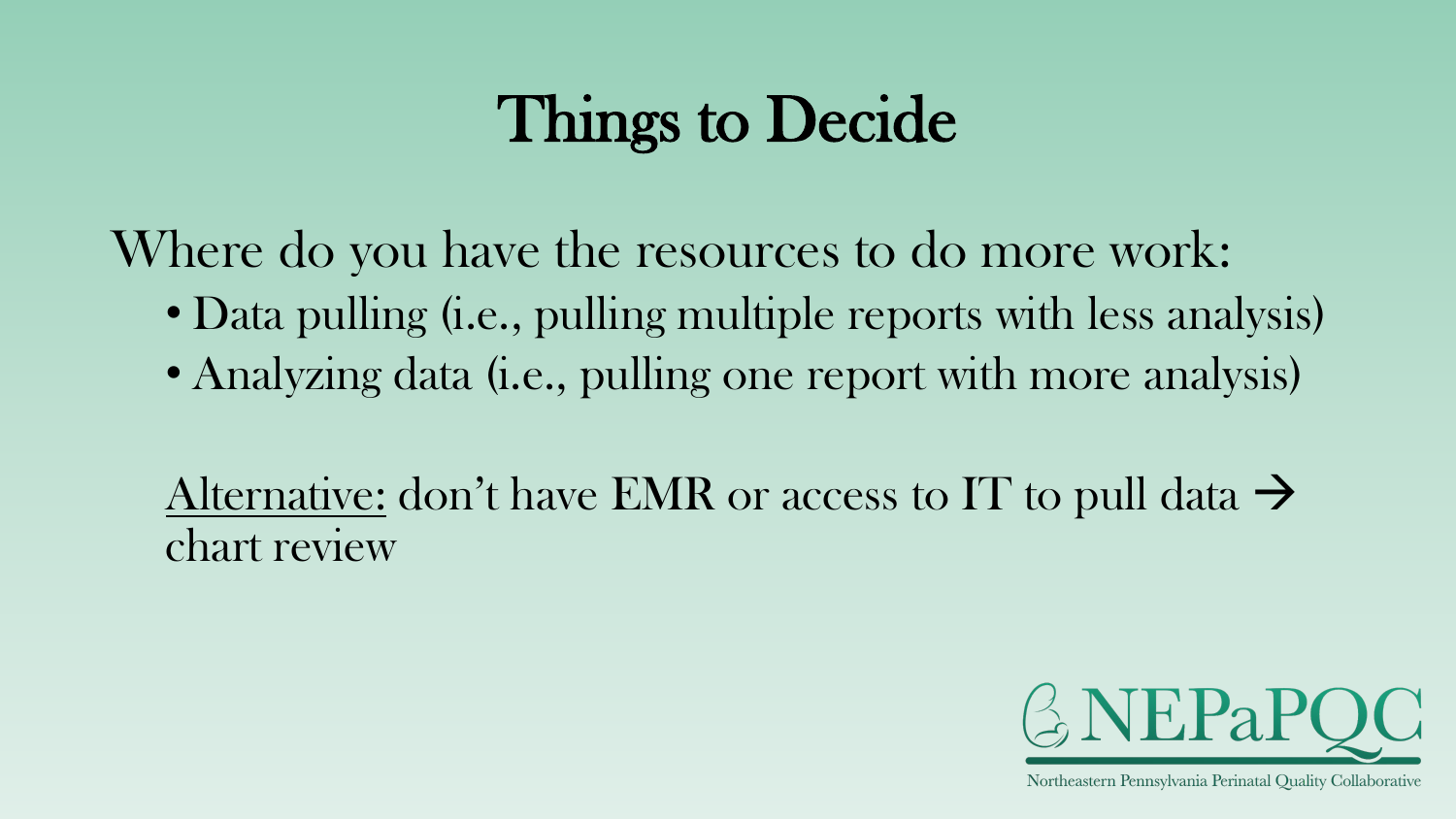# Data Pull/Report: Compiling the  $A$ sk"

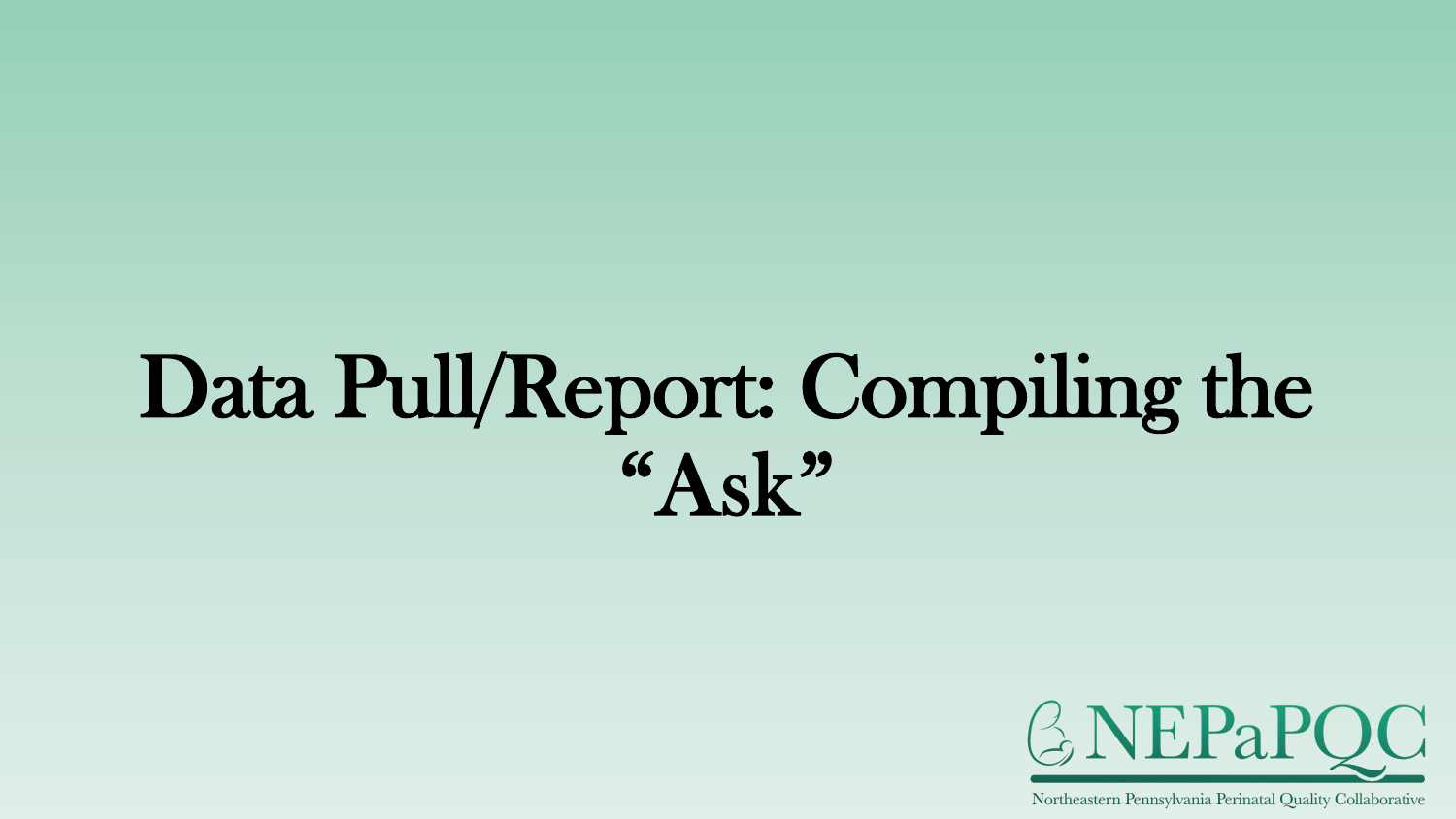### 1. Indicate a time frame and inclusion/exclusion criteria to identify your population

| Date Range                                                                                                                                                                                    | 1/1/19 - 11/30/19                                                                                                                         |
|-----------------------------------------------------------------------------------------------------------------------------------------------------------------------------------------------|-------------------------------------------------------------------------------------------------------------------------------------------|
| Inclusion Criteria (use AND and OR to separate critieria)                                                                                                                                     | Females with at least one prenatal appointment or birth during the indicated time frame. Infants born during the indicated<br>time frame. |
| <b>Exclusion Criteria</b> (use AND and OR to separate critieria)<br>Opt Out patients<br>HIV/AIDS diagnoses 042<br>Deceased<br>Prisoners<br>Current Clinical Trial Participant diagnoses V70.7 | Males, females without a prenatal appointment or birth during time frame. Infants born before or after the indicated time<br>frame.       |

- If your goal is to create a monthly report, we suggest adding each new month to the existing report.
	- E.g., next month the date range would be 1/1/19-12/31/19

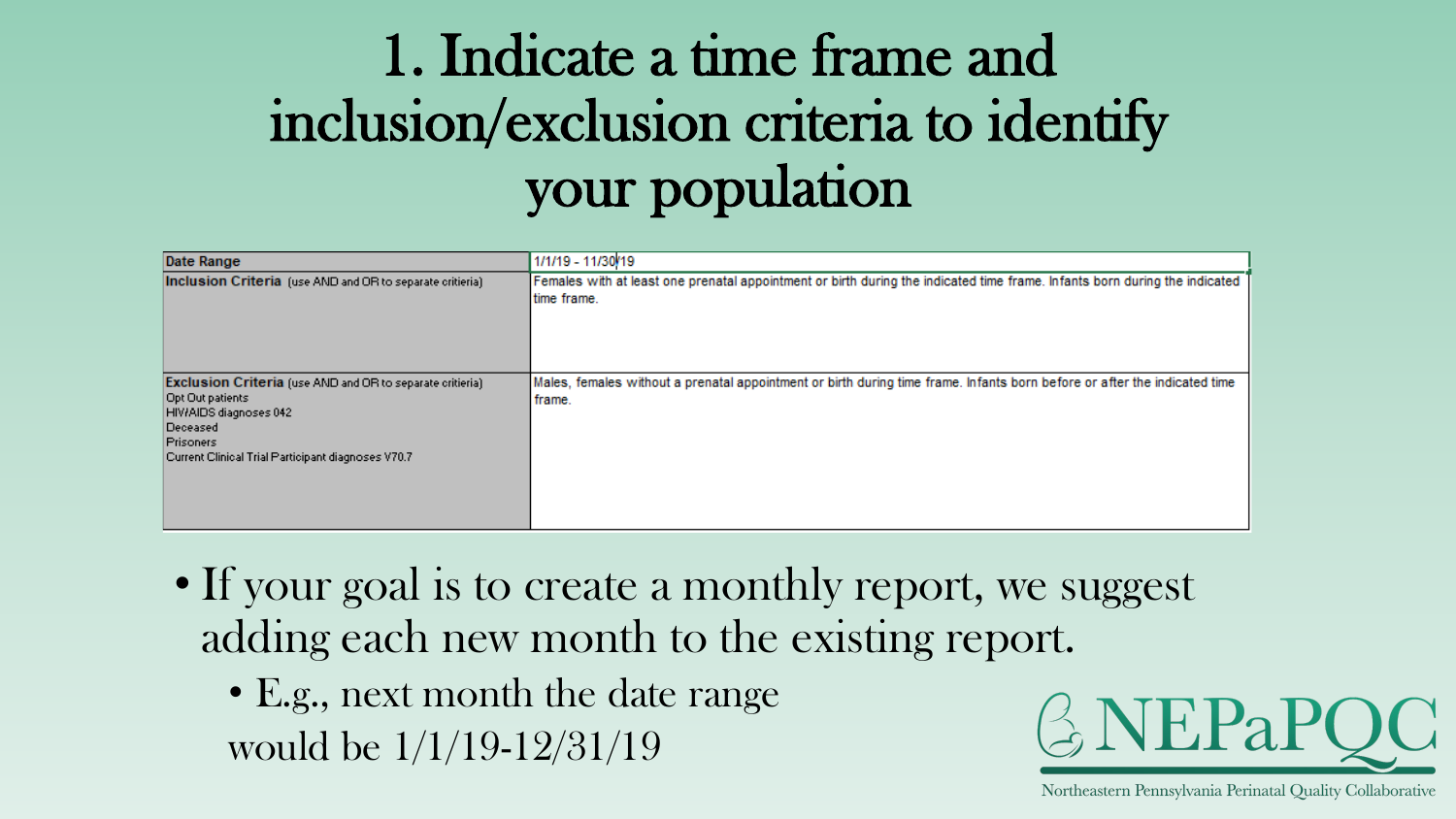### 2a. Provide details about the pieces of information you need and where/how to find them

| <b>VARIABLE</b>      | <b>DESCRIPTION</b>                                      | <b>FORMAT</b> | <b>COMMENTS</b>                               |
|----------------------|---------------------------------------------------------|---------------|-----------------------------------------------|
| SMM all              | All cases of SMM                                        | yes/no        | Use AIM file for all ICD-10 SMM codes         |
|                      |                                                         |               | Use AIM file for all ICD-10 SMM codes,        |
| SMM_excl_transf      | Excludes SMM cases with only tranfusions                | yes/no        | exclude any case that only has a transfusion. |
|                      |                                                         |               | The case would remain if it has an additional |
|                      |                                                         |               | SMM code.                                     |
| Delivery date        | Date of delivery                                        | date          |                                               |
| Onset HTN            | Women with persistent (twice within 15mins) new-onset   | yes/no        | Will need to identify where within medical    |
|                      | severe HTN (systolic >/=160 or diastolic >/=110)        |               | record BP readings can be found               |
|                      | Cases with new-onset severe HTN (systolic >/=160 or     |               |                                               |
|                      | diastolic >/=110) that received IV Labetalol, IV        |               | Provide medication codes and/or order sets    |
| <b>HTN</b> Treatment | Hydralazine, or PO Nifedipine within one hour of second | yes/no        |                                               |
|                      | elevated BP reading                                     |               |                                               |
| Discharge date       | Date of mother's discharge from hospital                | date          |                                               |
|                      |                                                         |               | Provide codes and/or descriptions of what     |
|                      |                                                         |               | these appointments may be called.             |
| 4th Tri Contact      | Patient received postpartum care contact within 3       | yes/no        | "Postpartum care" could be physician office   |
|                      | weeks of discharge after delivery                       |               | visits, home health visits, nursing care, or  |
|                      |                                                         |               | telemedicine                                  |

#### Example of Maternal Morbidity metrics

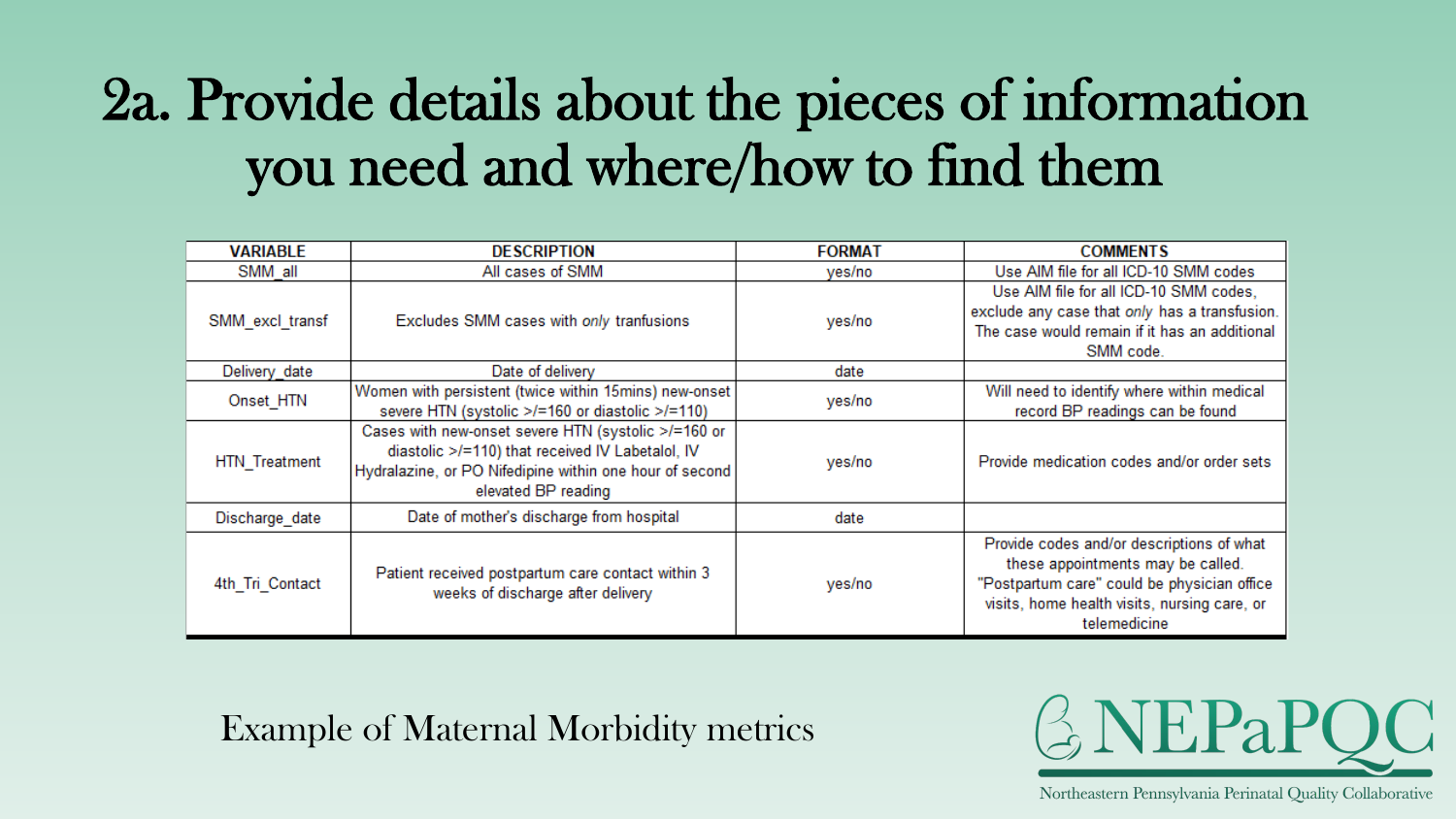## 2b. Provide details about the pieces of information you need and where to find them

| Gest age birth       | Gestational age at birth                                           | Numeric (weeks) |                                                                                          |
|----------------------|--------------------------------------------------------------------|-----------------|------------------------------------------------------------------------------------------|
| NAS Dx               | Infant's Neonatal Abstinence Syndrome Diagnosis                    | yes/no          | $ICD-10$ code                                                                            |
| B Finnegan 1         |                                                                    | <b>Numeric</b>  |                                                                                          |
| B_Finnegan_2         | Newborn's top three consecutive Finnegan scores                    | <b>Numeric</b>  | Identify where to find Finnegan scores within<br>the medical record (e.g., in flowsheet) |
| B Finnegan 3         |                                                                    | <b>Numeric</b>  |                                                                                          |
| Birth admission      | Newborn's birth date (admission date)                              | date            | Provide admission department codes (e.g.,<br>newborn nursery and NICU)                   |
| Birth discharge      | Newborn's discharge date                                           | date            |                                                                                          |
| <b>Hospital LOS</b>  | Infant's hosptial length of stay                                   | numeric         | Subtract discharge date from admission date                                              |
| Transfer day of life | Day of life the newborn was transferred to a different<br>facility | <b>Numeric</b>  | NA if newborn was not transferred.                                                       |
| Transfer_facility    | Name of facility newborn was transferred to                        | Character       | NA if newborn was not transferred.                                                       |

#### Example of Neonatal Abstinence Syndrome metrics

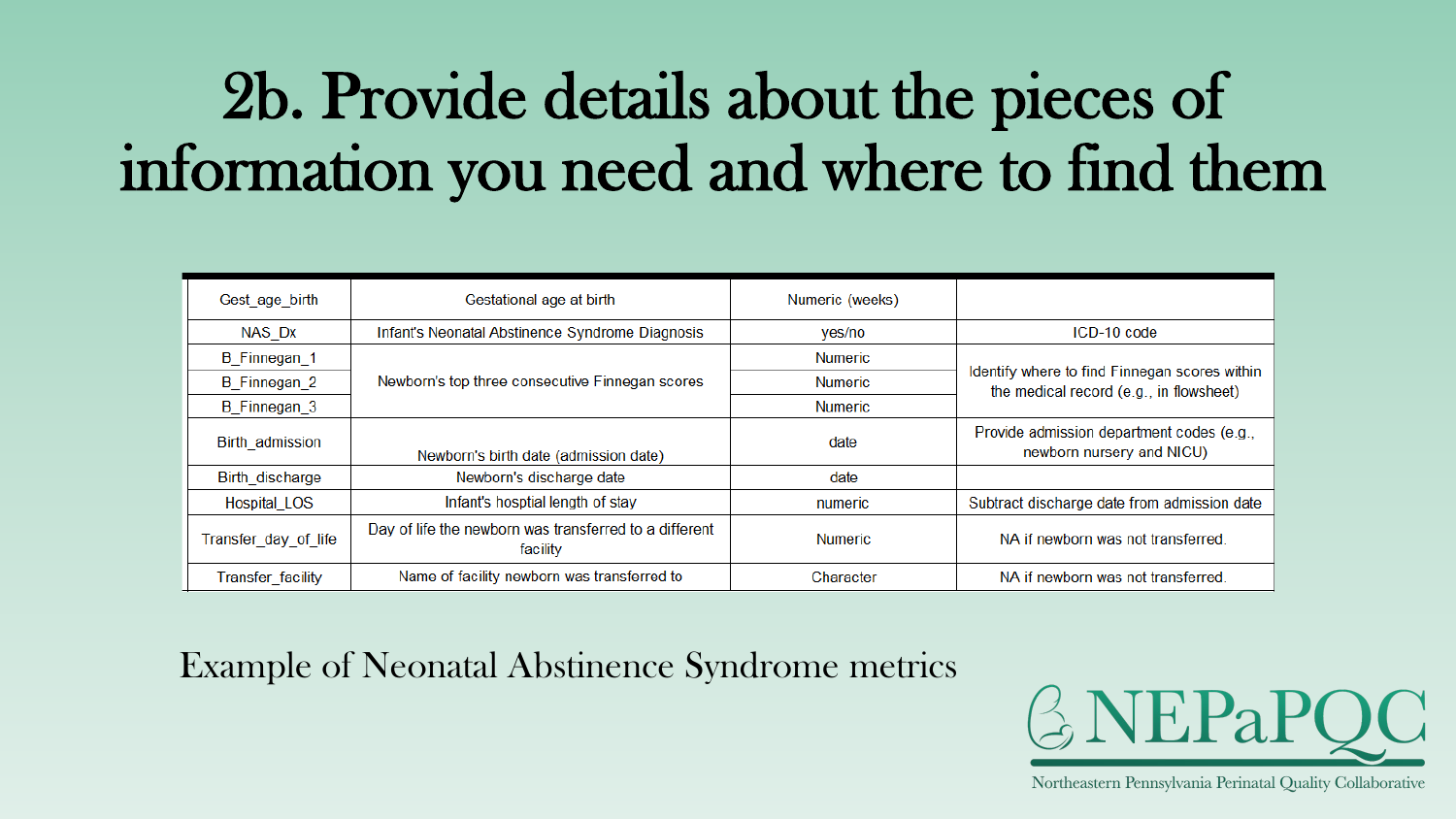#### 2c. Provide details about the pieces of information you need and where to find them

| Prenatal_(month)    | Prenatal visit occurred during month                                                                                                                                         | ves/no                                  | Provide department code (e.g., OB-GYN) and visit name (e.g.,<br>New Prenatal, Return Prenatal). Would want a separate variable<br>for each reporting month (e.g., January, February, etc.) |
|---------------------|------------------------------------------------------------------------------------------------------------------------------------------------------------------------------|-----------------------------------------|--------------------------------------------------------------------------------------------------------------------------------------------------------------------------------------------|
| Delivery_date       | Date of delivery                                                                                                                                                             | date                                    |                                                                                                                                                                                            |
| SUD screen          | Screened for substance use with a validated screening tool                                                                                                                   | yes/no                                  | Identify where to find this information in the medical record.                                                                                                                             |
| <b>OUD Dx</b>       | Mother's Opioid Use Disorder diagnosis                                                                                                                                       | ves/no                                  | ICD-10 codes                                                                                                                                                                               |
| OUD_self_report     | Mother's self-reported illegal use of opioids.                                                                                                                               | yes/no                                  | Identify where to find this information in the medical record, if<br>different from the SUD screen (e.g., social history)                                                                  |
| M ToxScreen results | Results from urine toxicology tests taken by mother during<br>pregnancy                                                                                                      | Positive/negative for each<br>component | LOINC code. Identify components, especially if looking for<br>additional components beyond standard toxicology (e.g.,<br>buprenorphine, fentanyl, etc.)                                    |
| Opioid_Rx_3rd_Tri   | Using prescribed opioids chronically for longer than 1 month during<br>the third trimester (i.e., week 28 to birth)                                                          | yes/no                                  | <b>Medication codes</b>                                                                                                                                                                    |
| NAS_Dx              | Infant's Neonatal Abstinence Syndrome Diagnosis                                                                                                                              | yes/no                                  | ICD-10 code                                                                                                                                                                                |
| Newborn tox screen  | Results from cord, urine, or meconium toxicology test collected from<br>infant during birth admission                                                                        | Positive/negative for each<br>component | LOINC code. Identify components, especially if looking for<br>additional components beyond standard toxicology (e.g.,<br>buprenorphine, fentanyl, etc.)                                    |
| MAT_initiation      | Patients who were administered or ordered an MAT medication (e.g.,<br>buprenorphine, methadone) for OUD at any time during pregnancy                                         | yes/no                                  | Medication codes, Department codes, Providers' names                                                                                                                                       |
| MAT 90days          | Patients who have at least 90 days of continuous pharmacotherapy<br>with a medication prescribed for OUD (buprenorphine or methadone)<br>without a gap of more than 7 days.  | yes/no                                  | Medication codes, Department codes, Providers' names                                                                                                                                       |
| MAT_180days         | Patients who have at least 180 days of continuous pharmacotherapy<br>with a medication prescribed for OUD (buprenorphine or methadone)<br>without a gap of more than 7 days. | yes/no                                  | Medication codes, Department codes, Providers' names                                                                                                                                       |

Example of Opioid Use Disorder metrics

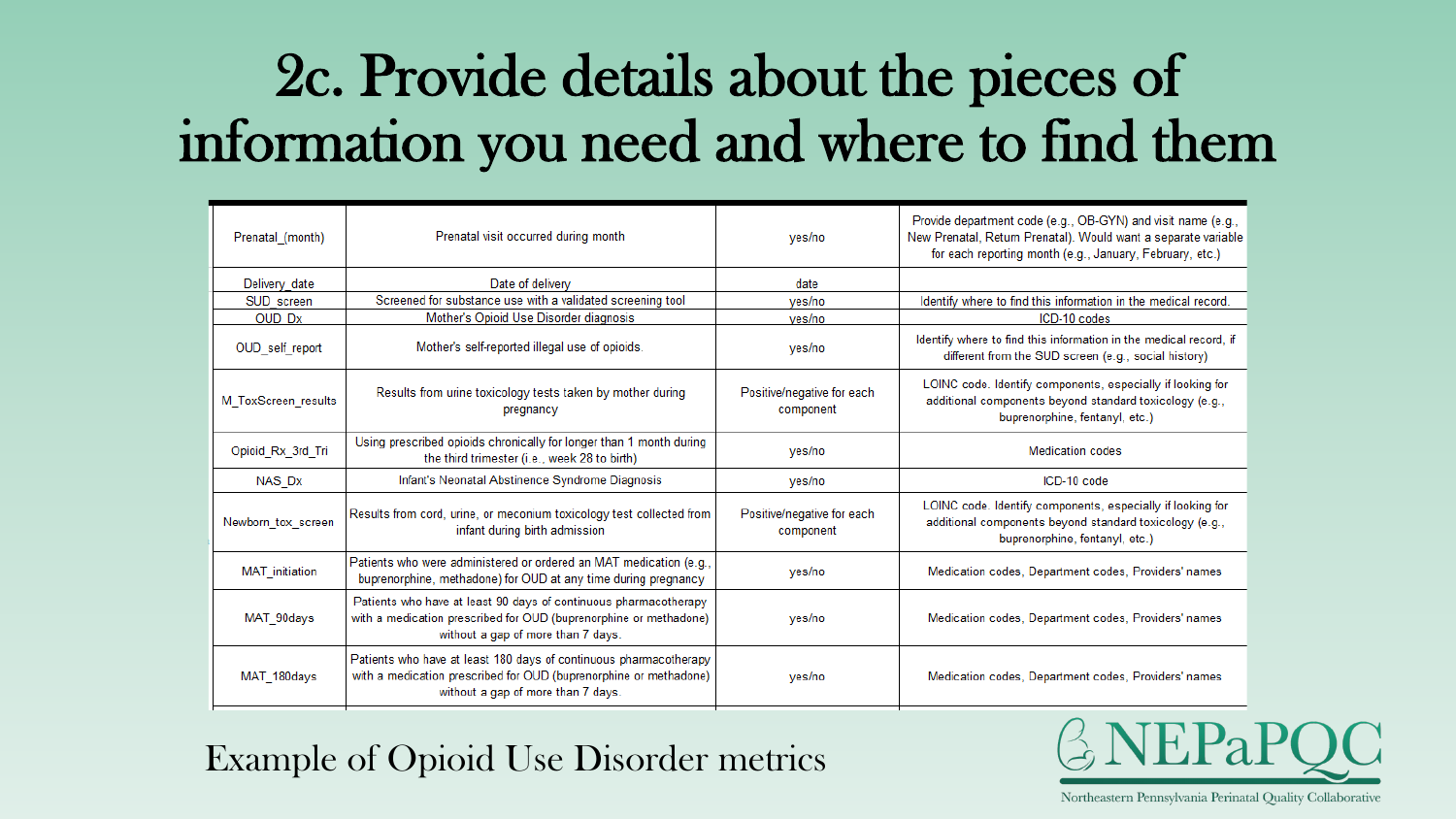#### 3. Provide all relevant codes

| Variable Name | Code    |
|---------------|---------|
| OUD Dx        | F11     |
| OUD_Dx        | F11.1   |
| OUD Dx        | F11.10  |
| OUD Dx        | F11.11  |
| OUD Dx        | F11.12  |
| <b>OUD Dx</b> | F11.120 |
| OUD Dx        | F11.121 |
| OUD_Dx        | F11.122 |
| OUD_Dx        | F11.129 |
| OUD_Dx        | F11.14  |
| OUD_Dx        | F11.15  |
| OUD_Dx        | F11.150 |
| OUD Dx        | F11.151 |
| OUD_Dx        | F11.159 |
| OUD Dx        | F11.18  |
| OUD_Dx        | F11.181 |
| OUD Dx        | F11.182 |
| OUD_Dx        | F11.188 |
| OUD Dx        | F11.19  |
| <b>OUD Dx</b> | F11.2   |
| OUD_Dx        | F11.20  |
| OUD_Dx        | F11.21  |
| OUD_Dx        | F11.22  |
| OUD_Dx        | F11.220 |
| OUD_Dx        | F11.221 |
| <b>OUD Dx</b> | F11.222 |
| <b>OUD Dx</b> | F11.229 |
| OUD Dx        | F11.23  |
| OUD_Dx        | F11.24  |
| OUD Dx        | F11.25  |

#### Example code lists for OUD metrics

| <b>MAT Rx</b> | MED91134        | <b>BUPRENORPHINE</b>                               |
|---------------|-----------------|----------------------------------------------------|
| <b>MAT Rx</b> | MED40607        | BUPRENORPHINE 10 MCG/HR TD PTWK                    |
| <b>MAT Rx</b> | MED14325        | <b>BUPRENORPHINE 15 MCG/HR TD PTWK</b>             |
| <b>MAT Rx</b> | <b>MED6772</b>  | BUPRENORPHINE 20 MCG/HR TD PTWK                    |
| <b>MAT Rx</b> | MED10098        | <b>BUPRENORPHINE 5 MCG/HR TD PTWK</b>              |
| <b>MAT Rx</b> | MED92909        | BUPRENORPHINE 7.5 MCG/HR TD PTWK                   |
| <b>MAT Rx</b> | <b>MED3337</b>  | BUTRANS 10 MCG/HR TD PTWK                          |
| <b>MAT Rx</b> | <b>MED78887</b> | BUTRANS 15 MCG/HR TD PTWK                          |
| <b>MAT Rx</b> | MED38084        | BUTRANS 20 MCG/HR TD PTWK                          |
| <b>MAT Rx</b> | MED11946        | <b>BUTRANS 5 MCG/HR TD PTWK</b>                    |
| <b>MAT Rx</b> | MED80151        | BUTRANS 7.5 MCG/HR TD PTWK                         |
| <b>MAT Rx</b> | MED94770        | BUPRENEX 0.3 MG/ML IJ SOLN                         |
| <b>MAT Rx</b> | MED36934        | BUPRENORPHINE HCL (OPIOID PARTIAL AGONISTS)        |
| <b>MAT Rx</b> | <b>MED8793</b>  | BUPRENORPHINE HCL 0.3 MG/ML IJ SOLN                |
| <b>MAT Rx</b> | MED50643        | <b>BUPRENORPHINE HCL 2 MG SL SUBL</b>              |
| <b>MAT Rx</b> | MED44671        | <b>BUPRENORPHINE HCL 8 MG SL SUBL</b>              |
| <b>MAT Rx</b> | <b>MED72758</b> | SUBUTEX 2 MG SL SUBL                               |
| <b>MAT Rx</b> | MED91090        | SUBUTEX 8 MG SL SUBL                               |
| <b>MAT Rx</b> | MED68192        | BUNAVAIL 2.1-0.3 MG BU FILM                        |
| <b>MAT Rx</b> | MED89298        | BUNAVAIL 4.2-0.7 MG BU FILM                        |
| <b>MAT Rx</b> | MED53986        | BUNAVAIL 6.3-1 MG BU FILM                          |
| <b>MAT Rx</b> | <b>MED55867</b> | BUPRENORPHINE HCL-NALOXONE HCL                     |
| <b>MAT Rx</b> | MED3164         | BUPRENORPHINE HCL-NALOXONE HCL 1.4-0.36 MG SL SUBL |
| <b>MAT Rx</b> | MED93021        | BUPRENORPHINE HCL-NALOXONE HCL 12-3 MG SL FILM     |
| <b>MAT Rx</b> | MED19235        | BUPRENORPHINE HCL-NALOXONE HCL 2.1-0.3 MG BU FILM  |
| <b>MAT Rx</b> | MED24459        | BUPRENORPHINE HCL-NALOXONE HCL 2-0.5 MG SL FILM    |
| <b>MAT Rx</b> | MED65981        | BUPRENORPHINE HCL-NALOXONE HCL 2-0.5 MG SL SUBL    |
| <b>MAT Rx</b> | MED40351        | BUPRENORPHINE HCL-NALOXONE HCL 4.2-0.7 MG BU FILM  |
| <b>MAT Rx</b> | MED83806        | BUPRENORPHINE HCL-NALOXONE HCL 4-1 MG SL FILM      |
| <b>MAT Rx</b> | MED95288        | BUPRENORPHINE HCL-NALOXONE HCL 5.7-1.4 MG SL SUBL  |
| <b>MAT Rx</b> | MED44037        | BUPRENORPHINE HCL-NALOXONE HCL 6.3-1 MG BU FILM    |
| <b>MAT Rx</b> | MED42239        | BUPRENORPHINE HCL-NALOXONE HCL 8.6-2.1 MG SL SUBL  |
| <b>MAT Rx</b> | MED43930        | BUPRENORPHINE HCL-NALOXONE HCL 8-2 MG SL FILM      |
| <b>MAT Rx</b> | MED65311        | BUPRENORPHINE HCL-NALOXONE HCL 8-2 MG SL SUBL      |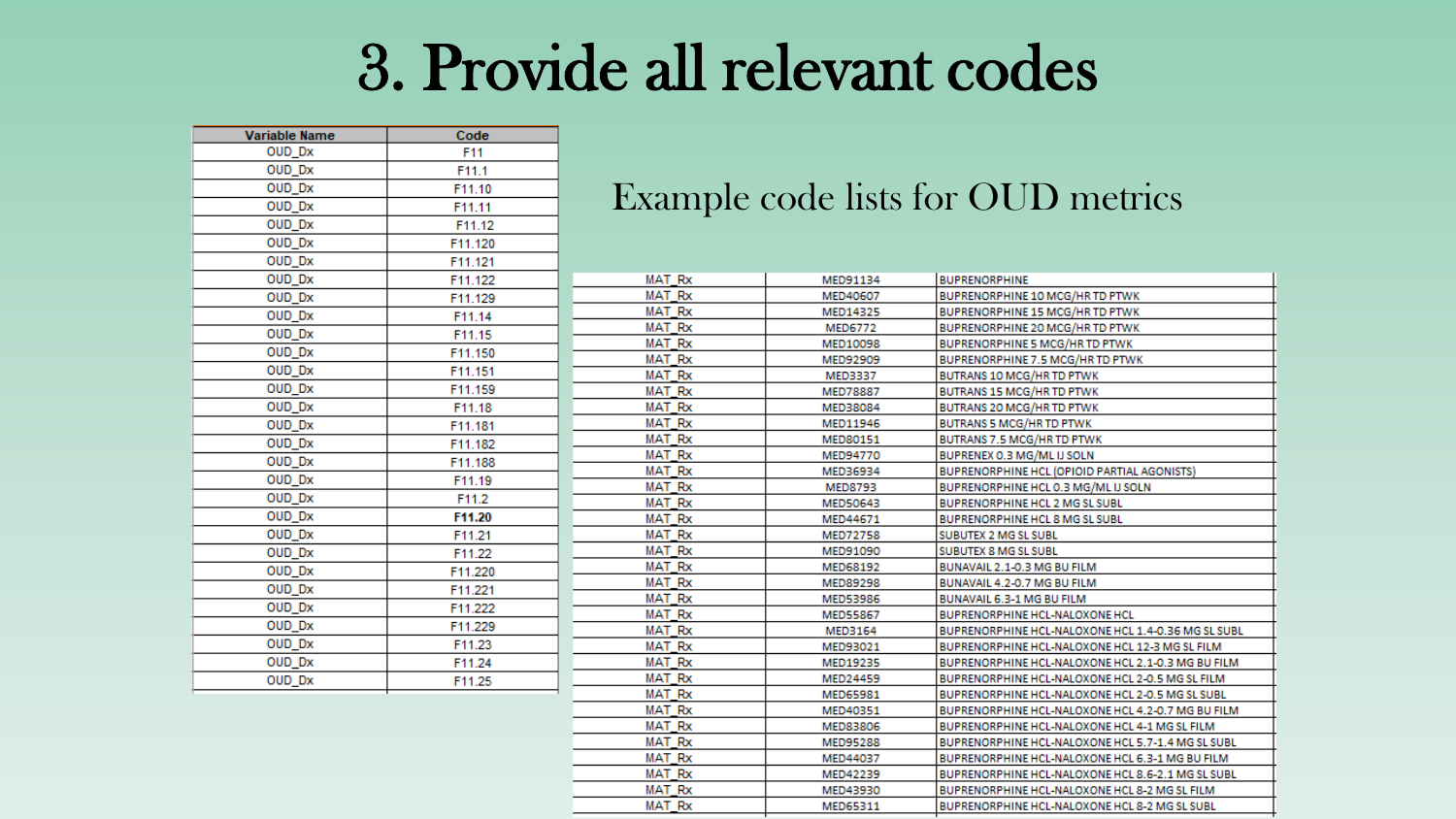## Tips for Creating Your "Ask"

- Meet in person with the person/team pulling the data
	- Include any and everyone with relevant expertise!
- In person or via screen sharing, be able to show the person pulling data where to find specific metrics within the medical record
- Have example cases for each metric (e.g., a patient with only a transfusion, a patient with a transfusion and another morbidity)

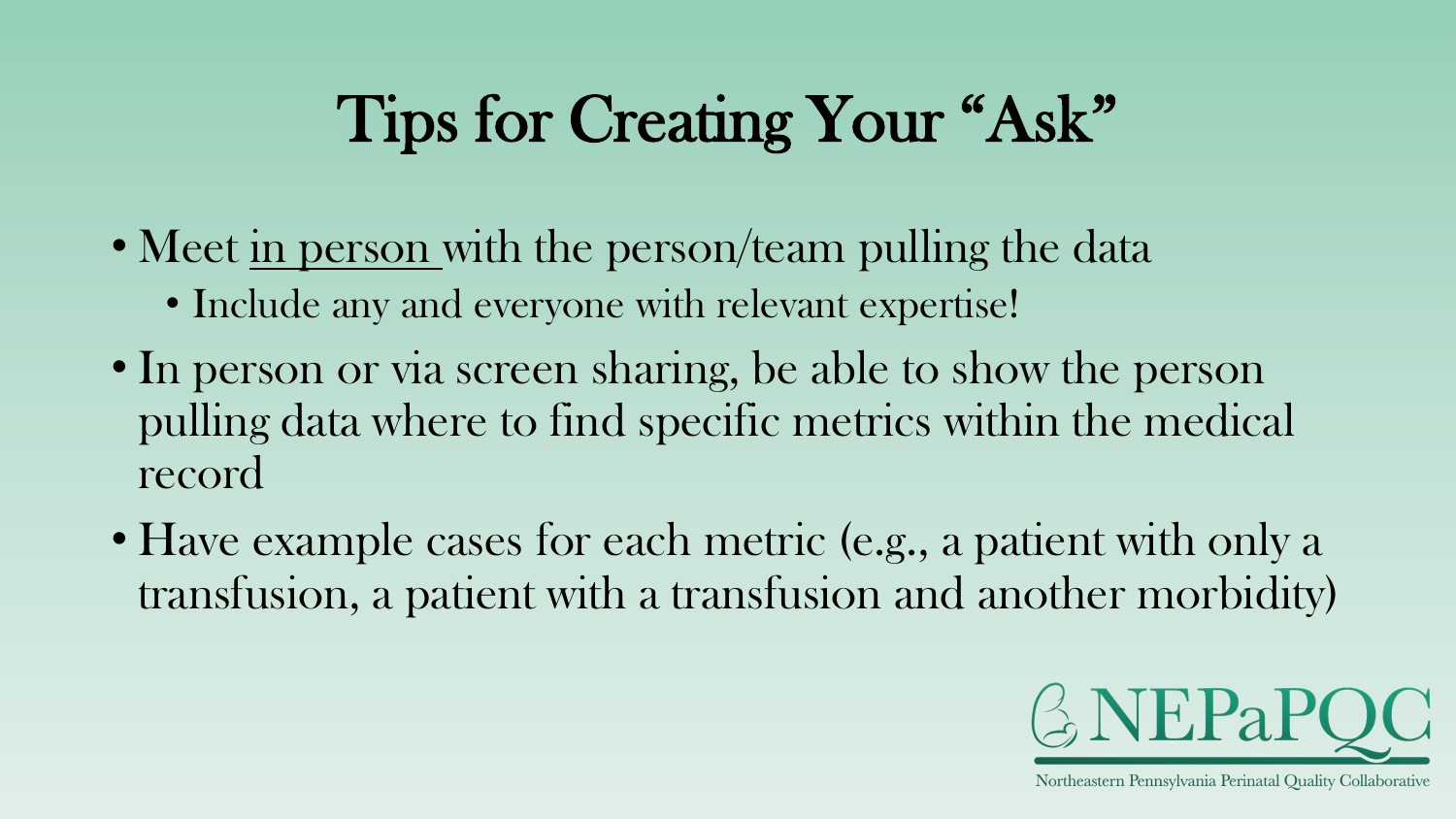#### I got my data and it looks like this…now what?!

| D             | Е                                                                                                    |   | М | N            | O                        |
|---------------|------------------------------------------------------------------------------------------------------|---|---|--------------|--------------------------|
|               | <b>ENC_ADM_DTT <math>\vee</math> ENC_DIS_DTTM <math>\vee</math> TRANSFUSIC <math>\vee</math> SMM</b> |   |   | SMM $A \neq$ | <b>FOURTH_TRIMESTE *</b> |
| 6/12/19 5:01  | 6/18/19 17:34                                                                                        |   |   |              |                          |
| 6/12/19 5:01  | 6/18/19 17:34                                                                                        |   |   |              |                          |
| 5/23/19 23:04 | 5/31/19 17:06                                                                                        |   |   |              |                          |
| 6/30/19 12:02 | 8/2/19 18:22                                                                                         | 1 | 1 |              |                          |
| 8/10/19 20:33 | 8/12/19 19:05                                                                                        | 0 | 1 |              |                          |
| 5/2/19 0:57   | 5/6/19 11:42                                                                                         | 0 | 1 |              |                          |
| 8/20/19 7:33  | 8/22/19 0:15                                                                                         | 0 | 1 |              |                          |
| 7/6/19 2:13   | 7/11/19 11:30                                                                                        | 0 |   |              |                          |
| 5/1/19 22:34  | 5/6/19 16:15                                                                                         | 0 | 1 |              |                          |
| 5/20/19 12:03 | 5/23/19 17:35                                                                                        | 0 | 1 |              |                          |
| 8/5/19 21:22  | 8/8/19 14:38                                                                                         | 0 | 1 |              |                          |
| 5/30/19 21:59 | 6/10/19 11:50                                                                                        | 0 | 1 |              |                          |
| 5/29/19 8:22  | 6/4/19 13:22                                                                                         | 0 | 1 |              |                          |
| 8/20/19 11:06 | 8/23/19 14:30                                                                                        | 1 | 0 |              |                          |
| 7/16/19 4:31  | 7/19/19 15:28                                                                                        | 1 | 0 |              |                          |
| 7/16/19 4:31  | 7/19/19 15:28                                                                                        | 1 | 0 |              |                          |
| 3/9/19 10:20  | 3/14/19 13:28                                                                                        | 1 | 0 |              |                          |
| 3/9/19 10:20  | 3/14/19 13:28                                                                                        |   | 0 |              |                          |
| 2/19/19 9:33  | 2/22/19 12:20                                                                                        | 1 | 0 |              |                          |

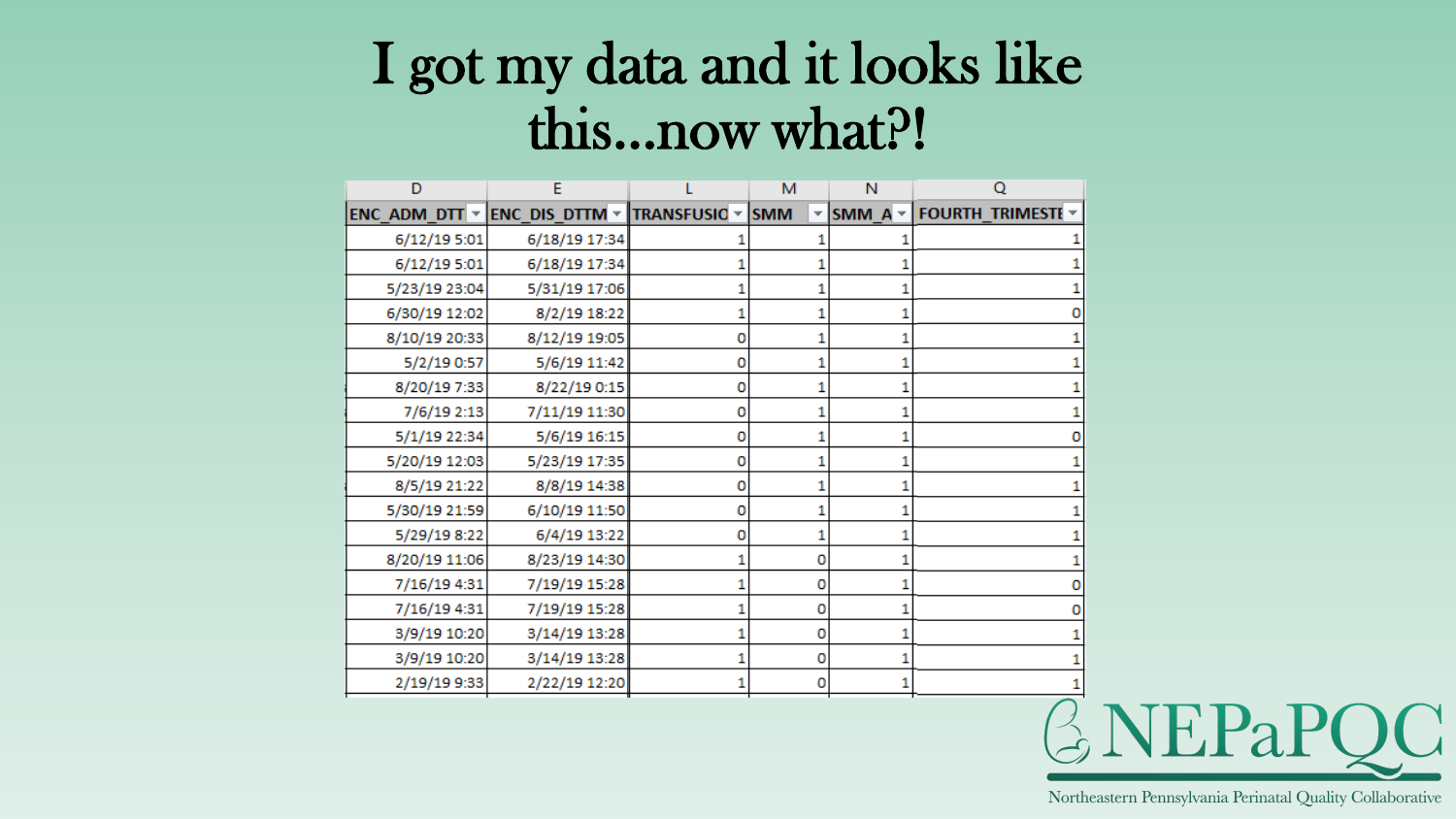### Inserting Pivot Table

|    | り・<br>AutoSave ( Off<br>⊞               | (→ – –                           |                            |               |                                                                                                                 |                                              |                                       |                       | PA_PQC_OUD_SEP2019 - Excel |                |                          |               |             |  |  |
|----|-----------------------------------------|----------------------------------|----------------------------|---------------|-----------------------------------------------------------------------------------------------------------------|----------------------------------------------|---------------------------------------|-----------------------|----------------------------|----------------|--------------------------|---------------|-------------|--|--|
| #3 | Home<br>Insert<br>File                  | Page Layout                      | Formulas                   | Data          | Review                                                                                                          | View<br>Help                                 | $\varphi$ Tell me what you want to do |                       |                            |                |                          |               |             |  |  |
|    | <b>DE</b><br>$\Box$<br>تہ∎              | ĨĨ<br>$\wedge$ .<br>$\mathbb{C}$ | <b>C</b> Shapes -          |               | $\overline{\mathbb{C}_\bullet}$ Online Pictures $\mathbb Q$ 3D Models $\sim$<br>$\sum_{n=1}^{\infty}$ Smart Art | <b>H</b> Get Add-ins                         | <b>Lď</b>                             |                       |                            |                |                          |               | $\vee$      |  |  |
|    | PivotTable<br>ecommended<br>PivotTables | Table<br>Pictures                | $\frac{1}{\sqrt{2}}$ Icons |               | $\frac{1}{2}$ Screenshot -                                                                                      | $\bigodot$ My Add-ins $\cdot$ $\overline{F}$ |                                       | Recommended<br>Charts |                            | Maps           | PivotChart               | 3D<br>$Map -$ | Line<br>Col |  |  |
|    | Tables                                  |                                  |                            | Illustrations |                                                                                                                 | Add-ins                                      |                                       |                       | Charts                     |                | $\overline{\Gamma_{21}}$ | Tours         | Spar        |  |  |
| #1 | N974<br>$\overline{\phantom{a}}$        | Ĵх                               | <b>NULL</b>                |               |                                                                                                                 |                                              |                                       |                       |                            |                |                          |               |             |  |  |
|    |                                         |                                  | G                          | H             |                                                                                                                 |                                              | K                                     |                       | M                          | N              | $\overline{O}$           | P             | Q           |  |  |
|    | 3222 Not Hispanic or Latino             | White                            | <b>HSH</b>                 |               |                                                                                                                 | 40 ROUTINE DISCHARGE                         | $\Omega$                              | $\Omega$              | $\Omega$                   | 0              |                          |               |             |  |  |
|    | 3223 Not Hispanic or Latino             | White                            | <b>GBH</b>                 |               |                                                                                                                 | 41 ROUTINE DISCHARGE                         |                                       |                       |                            | 1              |                          |               |             |  |  |
|    | 3224 Not Hispanic or Latino             | White                            | <b>HSH</b>                 |               |                                                                                                                 | <b>39 ROUTINE DISCHARGE</b>                  | $\mathbf{0}$                          | $\Omega$              | $\bf{0}$                   | $\Omega$       | $\Omega$                 |               |             |  |  |
|    | 3225 Not Hispanic or Latino             | White                            | <b>GMC</b>                 |               |                                                                                                                 | 38 ROUTINE DISCHARGE                         |                                       |                       | $\bf{0}$                   | 1              |                          | O             |             |  |  |
|    | 3226 Not Hispanic or Latino             | White                            | <b>GMC</b>                 |               |                                                                                                                 | 41 ROUTINE DISCHARGE                         | $\Omega$                              | $\bf{0}$              | $\bf{0}$                   | $\overline{0}$ | O                        | O             |             |  |  |
|    | 3227 Not Hispanic or Latino             | White                            | <b>GLH</b>                 |               |                                                                                                                 | 41 ROUTINE DISCHARGE                         |                                       |                       |                            | 1              |                          |               |             |  |  |
|    | 3228 Not Hispanic or Latino             | White                            | <b>GMC</b>                 |               |                                                                                                                 | 38 ROUTINE DISCHARGE                         |                                       | 0                     | 0                          | $\mathbf{O}$   | 0                        | O             |             |  |  |
|    | 3229 Hispanic or Latino                 | White                            | GWV                        |               |                                                                                                                 | 36 ROUTINE DISCHARGE                         |                                       |                       | 1                          | $\mathbf{O}$   |                          |               |             |  |  |
|    | 3230 Not Hispanic or Latino             | White                            | <b>GLH</b>                 |               |                                                                                                                 | 36 ROUTINE DISCHARGE                         |                                       | $\bf{0}$              | 0                          | $\overline{O}$ | $\Omega$                 | O             |             |  |  |
|    | 3231 Not Hispanic or Latino             | White                            | <b>GLH</b>                 |               |                                                                                                                 | 39 ROUTINE DISCHARGE                         |                                       |                       | 0                          | 1              |                          |               |             |  |  |
|    | 3232 Not Hispanic or Latino             | White                            | <b>GBH</b>                 |               |                                                                                                                 | 38 ROUTINE DISCHARGE                         |                                       |                       |                            | 1              |                          |               |             |  |  |
|    | 3233 Not Hispanic or Latino             | White                            | <b>GMC</b>                 |               |                                                                                                                 | 36 DISCH/TRANS TO HOME HEA                   |                                       |                       | 1                          | 1              |                          |               |             |  |  |
|    | 3234 Not Hispanic or Latino             | White                            | GWV                        |               |                                                                                                                 | 40 ROUTINE DISCHARGE                         |                                       |                       | 0                          | 1              |                          |               |             |  |  |
|    | 3235 Not Hispanic or Latino             | White                            | <b>GBH</b>                 |               |                                                                                                                 | 36 ROUTINE DISCHARGE                         | $\mathbf{0}$                          | $\bf{0}$              | 1                          | 1              |                          |               |             |  |  |
|    | 3236 Not Hispanic or Latino             | White                            | <b>GMC</b>                 |               |                                                                                                                 | 38 ROUTINE DISCHARGE                         |                                       |                       |                            | 1              |                          |               |             |  |  |
|    | 3237 Hispanic or Latino                 | White                            | GWV                        |               |                                                                                                                 | 40 ROUTINE DISCHARGE                         |                                       | 1                     | 1                          | 1              |                          |               |             |  |  |
|    | 3238 Not Hispanic or Latino             | White                            | <b>HSH</b>                 |               |                                                                                                                 | 39 ROUTINE DISCHARGE                         | $\Omega$                              | 1                     | 1                          | 1              |                          |               |             |  |  |
|    | 3239 Not Hispanic or Latino             | White                            | <b>GBH</b>                 |               |                                                                                                                 | <b>39 ROUTINE DISCHARGE</b>                  |                                       |                       | 1                          | $\mathbf{O}$   |                          |               |             |  |  |
|    |                                         |                                  |                            |               |                                                                                                                 |                                              |                                       |                       |                            |                |                          |               |             |  |  |

#1 – select all data

**#2**

- #2 insert
- #3 insert pivot table (on new tab)

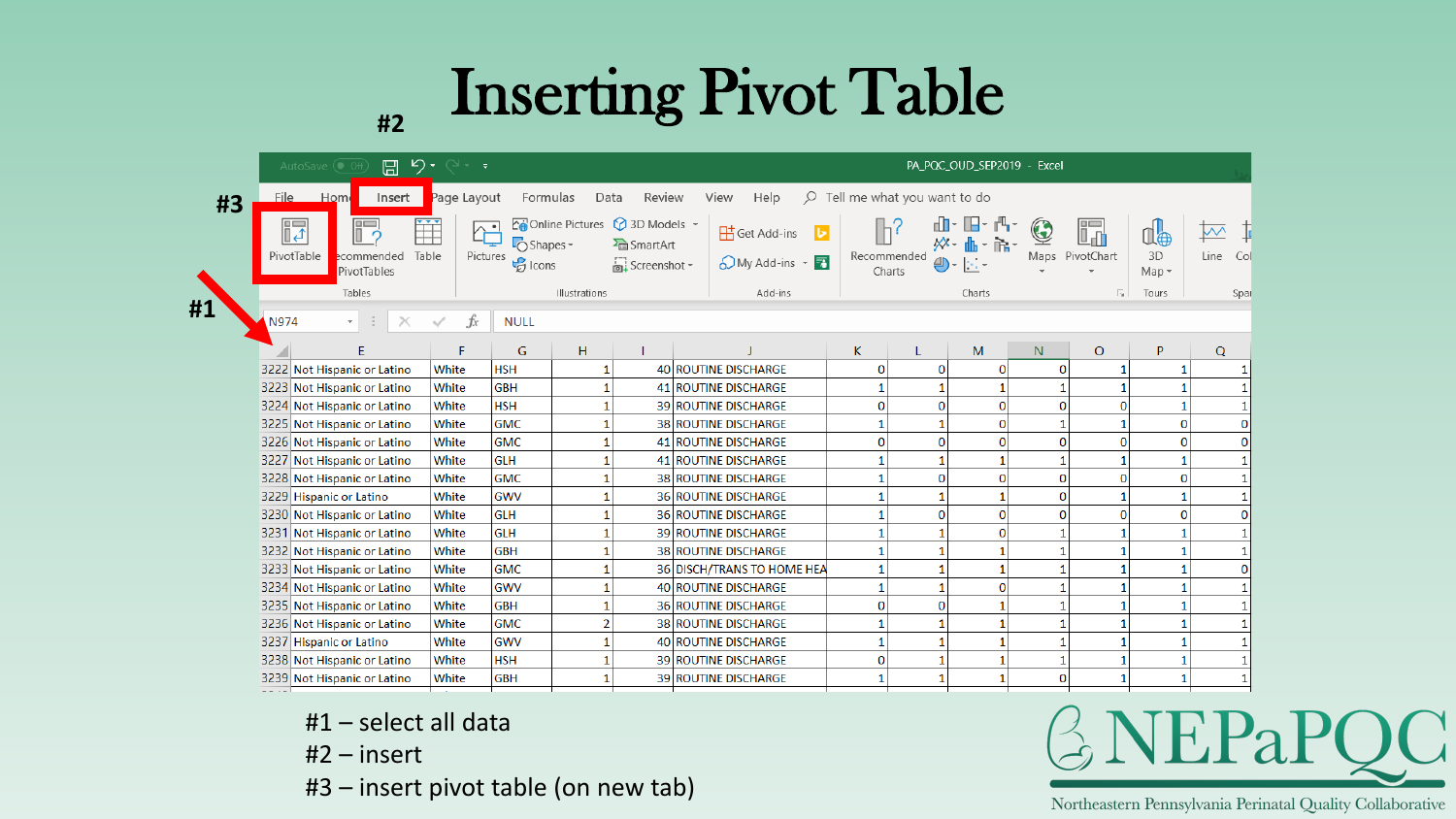#### Blank Pivot Table



- Drag and drop your variables into the Filters, Columns, Rows, and Values boxes to create your pivot table.
- Recommended to do a separate pivot table/excel tab for each metric

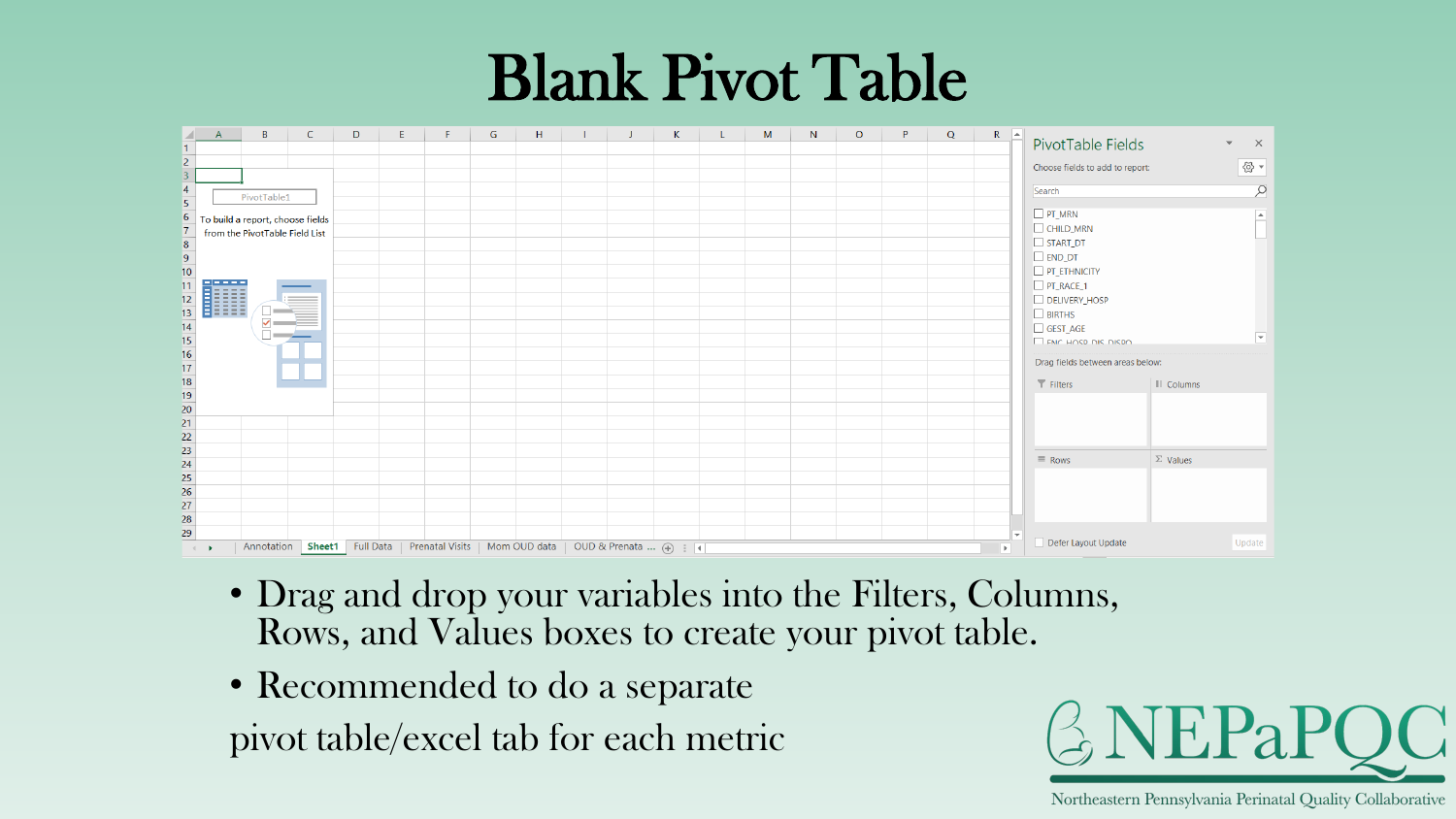### Example NAS LoS Pivot Table

|                       | $\overline{A}$              | B                              |                 | $\mathsf{C}$                               | D | E.             | F           | G        | H |  | K | M | $N - 4$        |                                           |                          |                        | $\overline{\phantom{a}}$      |
|-----------------------|-----------------------------|--------------------------------|-----------------|--------------------------------------------|---|----------------|-------------|----------|---|--|---|---|----------------|-------------------------------------------|--------------------------|------------------------|-------------------------------|
|                       | 1 NAS ALL                   | $\mathbf{1}$                   | $\vert x \vert$ |                                            |   |                |             |          |   |  |   |   |                | PivotTable Fields                         |                          |                        | $\times$                      |
|                       |                             | 2 PREG_END_DT (Multiple Items) | $\overline{r}$  |                                            |   |                |             |          |   |  |   |   |                | Choose fields to add to report:           |                          |                        | ⊗ ≁                           |
|                       | 3 GEST_AGE                  | (Multiple Items)               | $ \pi $         |                                            |   |                |             |          |   |  |   |   |                |                                           |                          |                        |                               |
|                       |                             |                                |                 |                                            |   |                |             |          |   |  |   |   |                | Search                                    |                          |                        | $\alpha$                      |
|                       | 5 Row Labels -              |                                |                 | Count of CHILD_MRN Average of HOSP_LOS_HRS |   |                |             |          |   |  |   |   |                |                                           |                          |                        |                               |
|                       | $6$ GLH                     |                                | 9               | 97.88888889                                |   |                |             |          |   |  |   |   |                | $\vee$ CHILD_MRN                          |                          |                        | $\overline{\phantom{a}}$      |
|                       | 7 GMC                       |                                | 21              | 201.4736842                                |   |                |             |          |   |  |   |   |                | $\fbox{\parbox{1.5cm}CHILD_ETHNICITY}$    |                          |                        |                               |
|                       | 8 GWV                       |                                | 19              | 258.7777778                                |   |                |             |          |   |  |   |   |                | $\Box \hspace{0.05cm} \text{CHILD\_RACE}$ |                          |                        |                               |
|                       | $9$ HSH                     |                                | $\mathbf{1}$    | 588                                        |   |                |             |          |   |  |   |   |                | MOM_MRN                                   |                          |                        |                               |
|                       | 10 Grand Total              |                                | 50              | 211.8085106                                |   |                |             |          |   |  |   |   |                | $\vee$ ENC_DEP_NM                         |                          |                        |                               |
| 11                    |                             |                                |                 |                                            |   |                |             |          |   |  |   |   |                | ENC_HOSP_DIS_DISPO                        |                          |                        |                               |
| $\frac{12}{13}$       |                             |                                |                 |                                            |   |                |             |          |   |  |   |   |                | PREG_START_DT                             |                          |                        |                               |
|                       |                             |                                |                 |                                            |   |                |             |          |   |  |   |   |                | $\vee$ PREG_END_DT                        |                          |                        | $\boldsymbol{\nabla}$         |
| 14                    |                             |                                |                 |                                            |   |                |             |          |   |  |   |   |                | $\vee$ GEST_AGE                           |                          |                        | 7<br>$\overline{\phantom{a}}$ |
| 15                    |                             |                                |                 |                                            |   |                |             |          |   |  |   |   |                | <b>NAS DY</b>                             |                          |                        |                               |
| 16<br>$\overline{17}$ |                             |                                |                 |                                            |   |                |             |          |   |  |   |   |                | Drag fields between areas below:          |                          |                        |                               |
| 18                    |                             |                                |                 |                                            |   |                |             |          |   |  |   |   |                |                                           |                          |                        |                               |
| 19                    |                             |                                |                 |                                            |   |                |             |          |   |  |   |   |                | $\overline{\mathbb{T}}$ Filters           |                          | III Columns            |                               |
| 20                    |                             |                                |                 |                                            |   |                |             |          |   |  |   |   |                | NAS_ALL                                   | $\mathbf{v}$             | $\Sigma$ Values        | $\overline{\phantom{a}}$      |
| 21                    |                             |                                |                 |                                            |   |                |             |          |   |  |   |   |                | PREG_END_DT                               | $\blacktriangledown$     |                        |                               |
| 22                    |                             |                                |                 |                                            |   |                |             |          |   |  |   |   |                | <b>GEST_AGE</b>                           | $\overline{\phantom{a}}$ |                        |                               |
| 23                    |                             |                                |                 |                                            |   |                |             |          |   |  |   |   |                |                                           |                          |                        |                               |
| 24                    |                             |                                |                 |                                            |   |                |             |          |   |  |   |   |                | $\equiv$ Rows                             |                          | $\Sigma$ Values        |                               |
| 25                    |                             |                                |                 |                                            |   |                |             |          |   |  |   |   |                | ENC_DEP_NM                                | $\mathbf{w}$             | Count of CHILD_MRN ▼   |                               |
| 26                    |                             |                                |                 |                                            |   |                |             |          |   |  |   |   |                |                                           |                          | Average of HOSP_LOS_ ▼ |                               |
| 27                    |                             |                                |                 |                                            |   |                |             |          |   |  |   |   |                |                                           |                          |                        |                               |
| 28                    |                             |                                |                 |                                            |   |                |             |          |   |  |   |   |                |                                           |                          |                        |                               |
| 29                    |                             |                                |                 |                                            |   |                |             |          |   |  |   |   |                |                                           |                          |                        |                               |
|                       | $\mathcal{A} = \mathcal{A}$ | Annotation   Full Data         |                 | Pivot Table   GLH   GMC   GWV              |   | Tx pivot table | $\bigoplus$ | $\pm$ 30 |   |  |   |   | $\overline{b}$ | Defer Layout Update                       |                          |                        | Update                        |

- Filter by NAS diagnosis or clinical indicators  $(1 \text{yes})$ , gestational age (> 34) weeks), and date of birth (dates for the reporting quarter; e.g., 1/1/19-3/31/19)
- Use MRN count for number of newborns
- Pivot table only does average, will need to manually calculate median

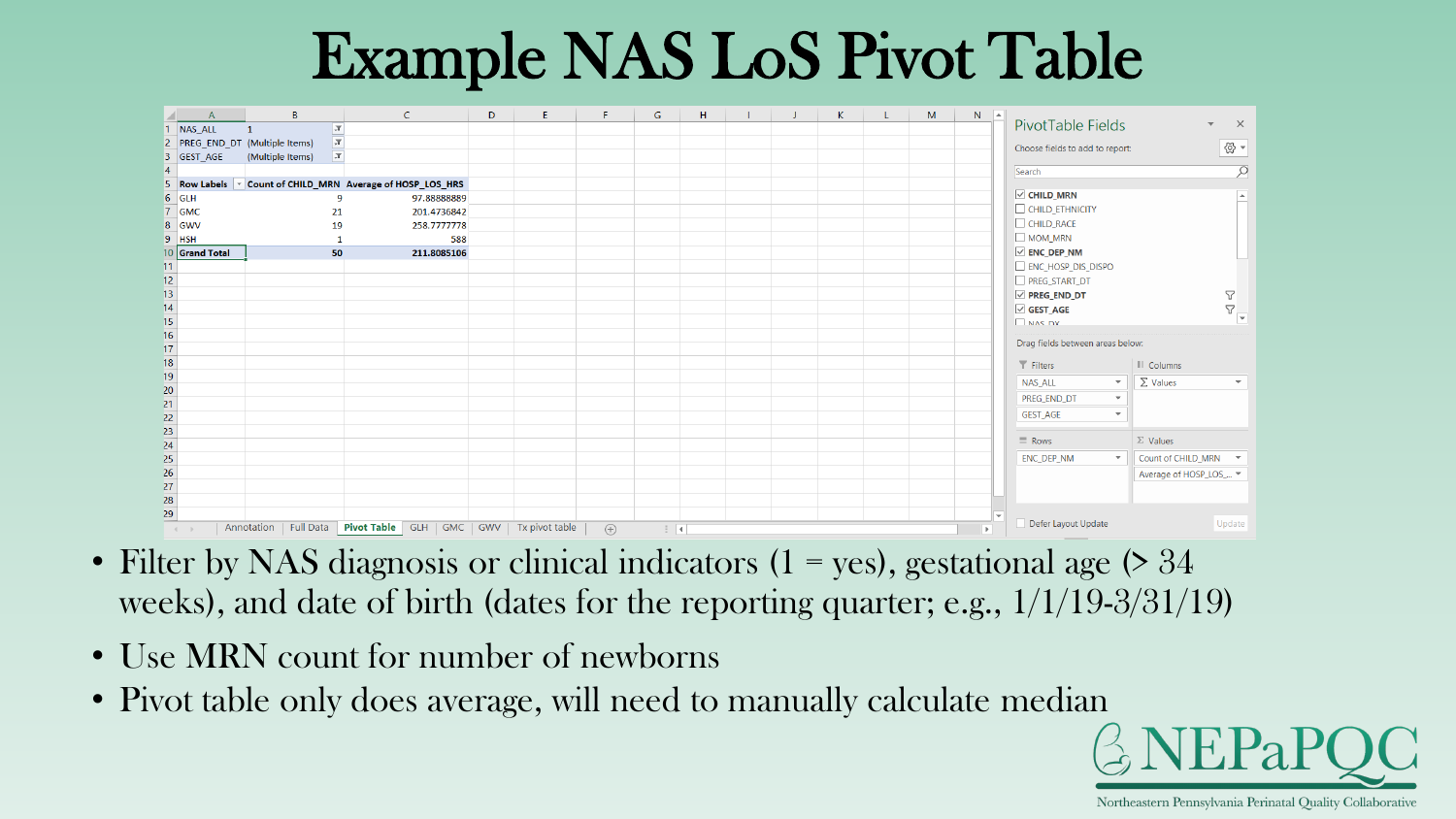# Assistance with Chart Review

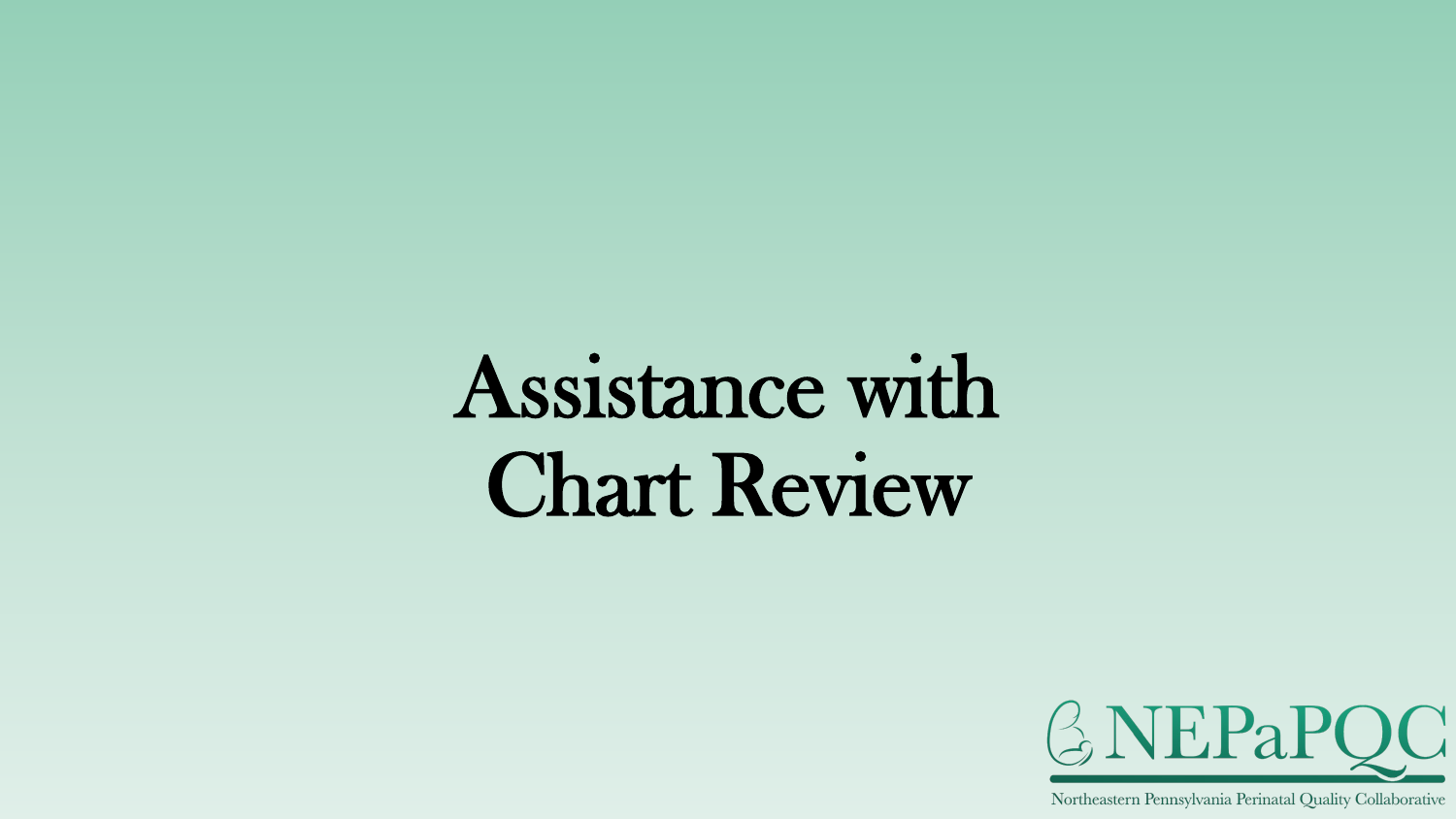### Instructions for Chart Review Excel File

- Create a file at your site for how to conduct the chart review for each topic.
- Specify where to find each piece of information within the medical record. Be sure to include if there are multiple places the info can be found.

\*\*\*This document is very important! This allows different people to chart review in a standardized manner.

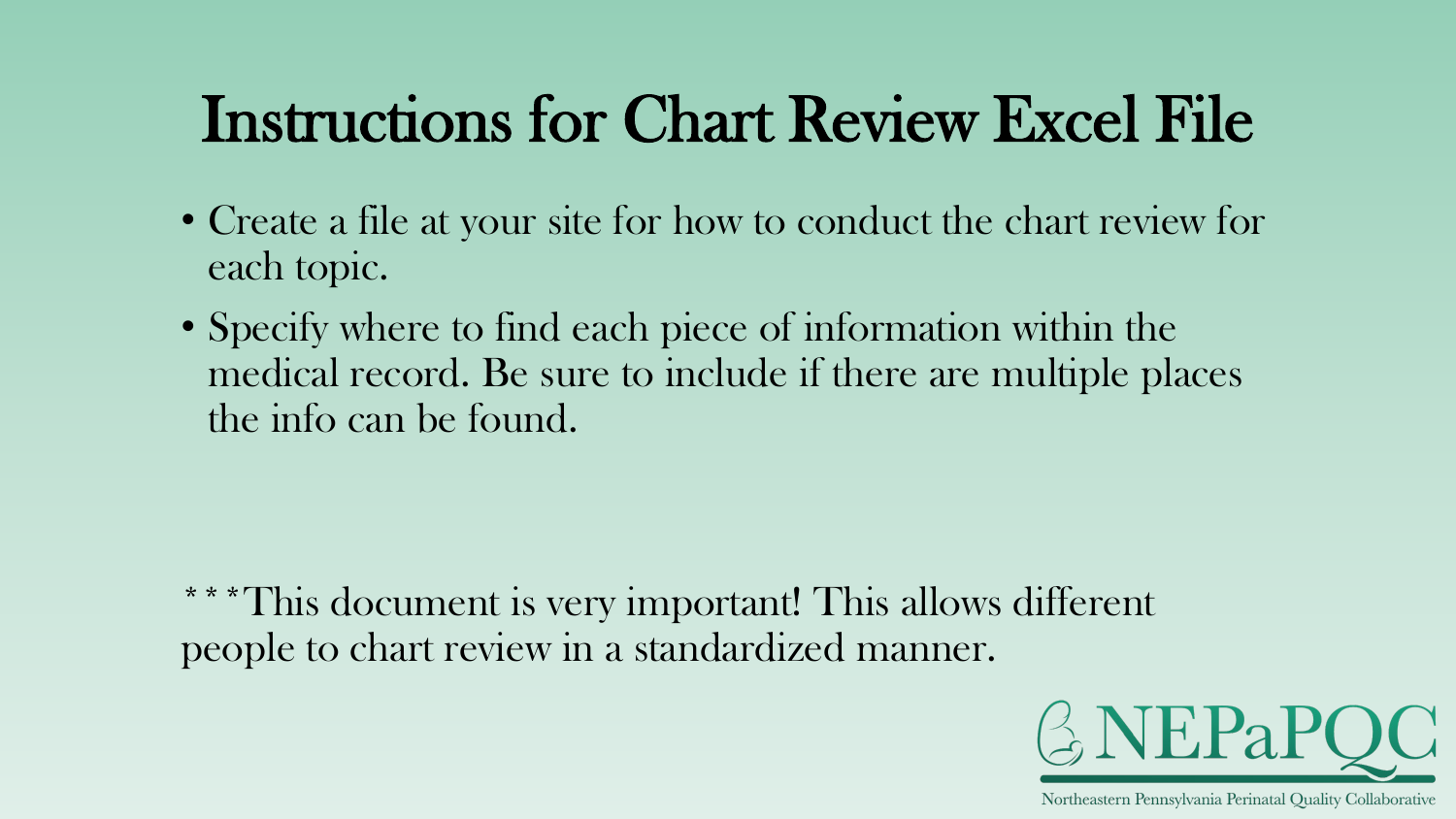#### Maternal Mortality Quality Metrics

|               |               |                |            | <b>SMM</b>                         |                  |               |           |                 | 4th              |
|---------------|---------------|----------------|------------|------------------------------------|------------------|---------------|-----------|-----------------|------------------|
|               | <b>Mother</b> |                | Only       | excluding                          | <b>New onset</b> |               | Discharge | <b>End date</b> | <b>Trimester</b> |
|               | MRN           | <b>Any SMM</b> |            | transfusion transfusion Severe HTN |                  | <b>HTN Tx</b> | date      | for 4th Tri     | contact          |
|               | 123456        | yes            | <b>yes</b> | no                                 | no.              | no            | 3/2/2019  | 3/23/2019       | <b>yes</b>       |
|               | 234567        | yes            | yes.       | no                                 | yes.             | no            | 3/5/2019  | 3/26/2019       | yes              |
|               | 345678        | yes            | no         | yes                                | no.              | no            | 3/6/2019  | 3/27/2019       | no               |
|               | 456789        | no.            | no         | no                                 | yes.             | <b>yes</b>    | 3/9/2019  | 3/30/2019       | no               |
|               |               |                |            |                                    |                  |               |           |                 |                  |
| <b>TOTALS</b> | 4             |                |            |                                    | Ф.               |               |           |                 |                  |

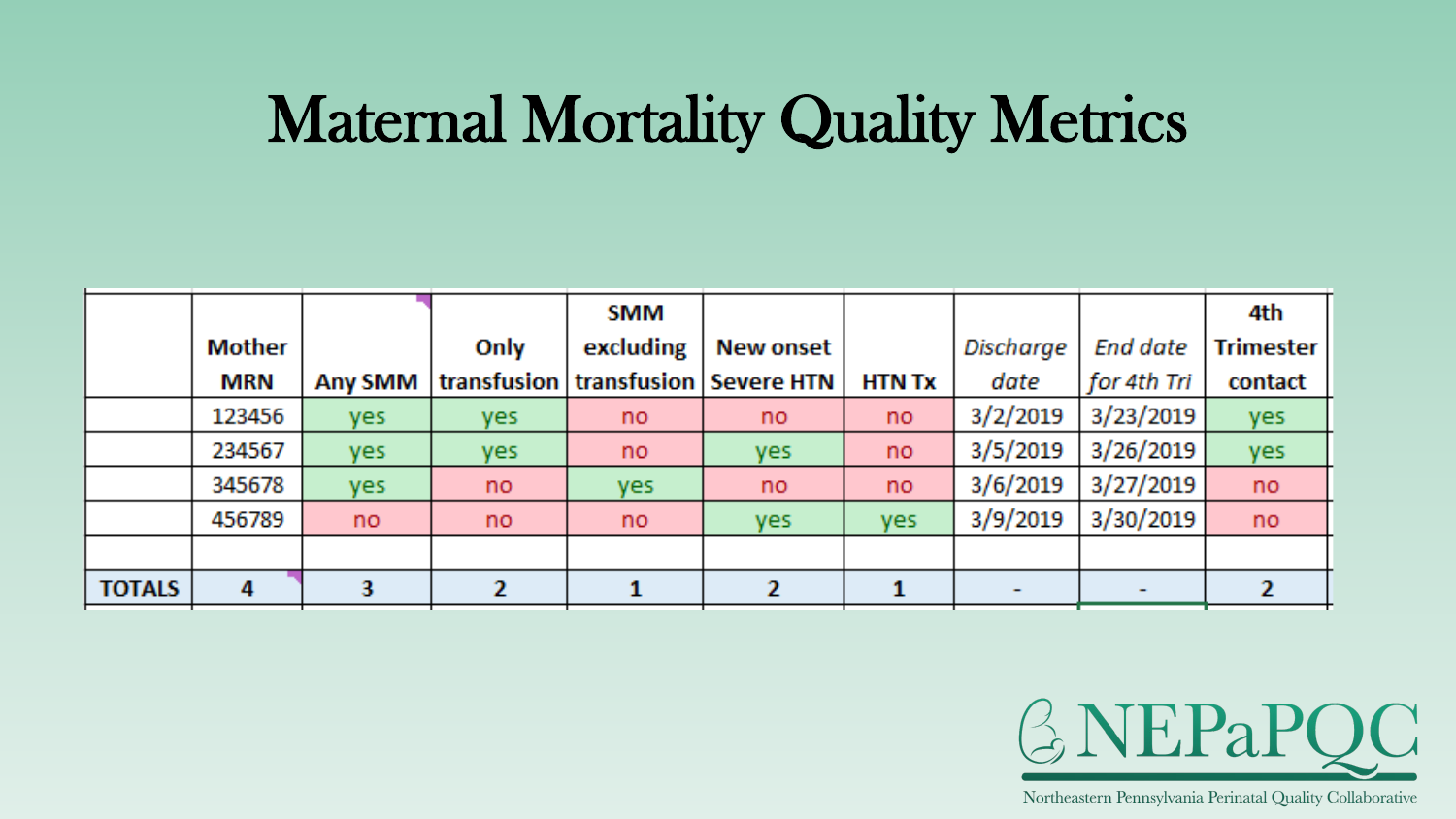### Neonatal Abstinence Syndrome Quality **Metrics**

|               |        | Gestational            | NAS       | 3x                |          | <b>Transfer</b>          |                       |                          |                          |                 |
|---------------|--------|------------------------|-----------|-------------------|----------|--------------------------|-----------------------|--------------------------|--------------------------|-----------------|
|               |        | Newborn   Age at Birth |           | Diagnosi Finnegan | Transfer | day of                   |                       | Birth/Transfe Discharge  |                          | <b>Hospital</b> |
|               | MRN    | (weeks)                | s (P96.1) | >8                | (yes/no) | life                     | Transfer to/from?     | r Date                   | Date                     | LoS             |
|               | 123456 | 33                     | yes       | yes               | yes      |                          | To: Hospital A, Dr. X | 3/2/2019                 |                          |                 |
|               | 234567 | 40                     | no        | no                | no       | 0                        | n/a                   | 3/5/2019                 | 3/7/2019                 | n/a             |
|               | 345678 | 39                     | yes       | yes               | yes      | 6                        | To: Hospital A, Dr. Y | 3/6/2019                 |                          | TBD             |
|               | 456789 | 41                     | yes       | no                | no       | 0                        | n/a                   | 3/9/2019                 | 3/20/2019                | 11              |
|               |        |                        |           |                   |          |                          |                       |                          |                          |                 |
| <b>TOTALS</b> | 4      | 38.25                  |           |                   |          | $\overline{\phantom{a}}$ | $\sim$                | $\overline{\phantom{0}}$ | $\overline{\phantom{a}}$ | 11.00           |

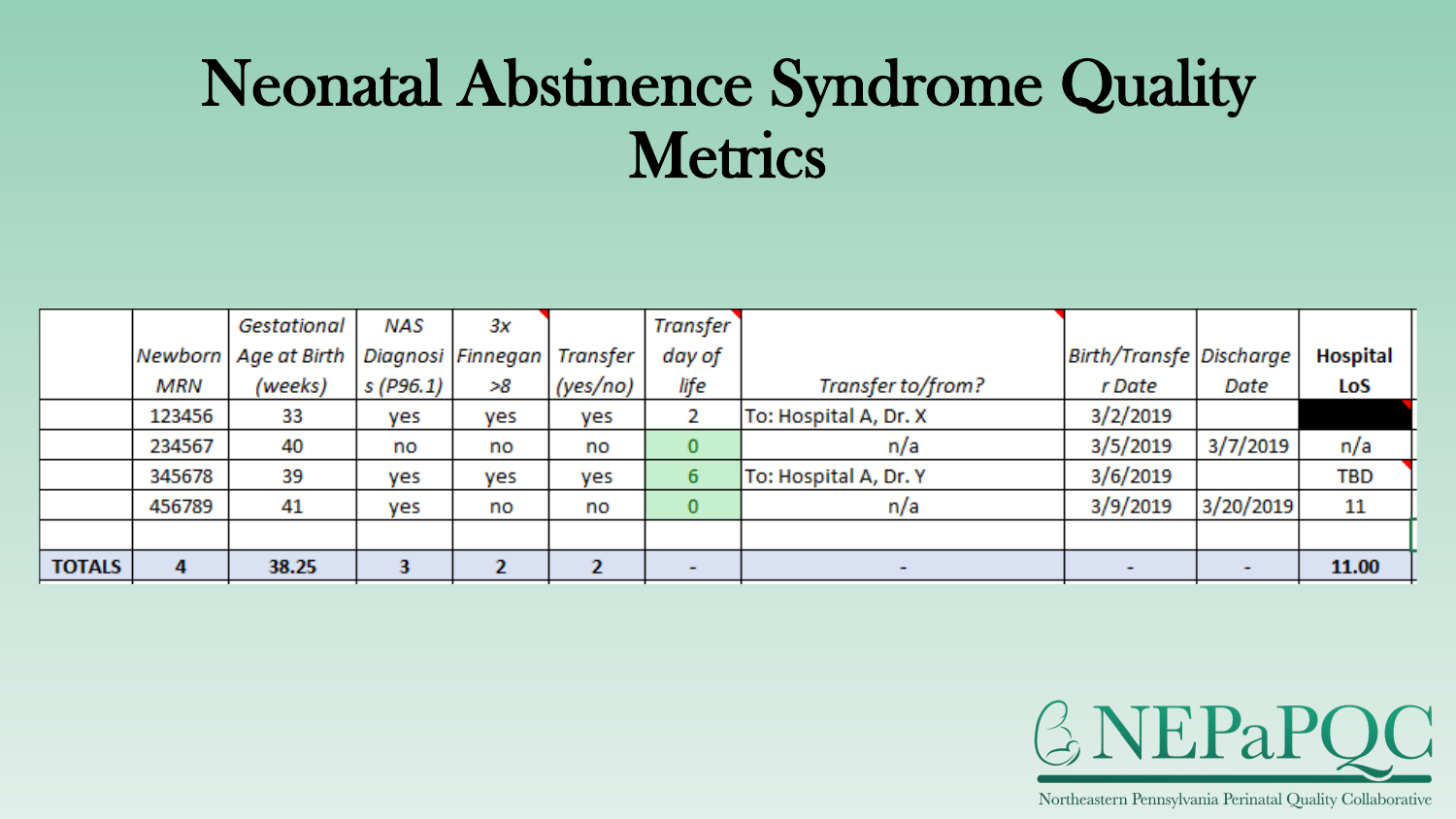### Opioid Use Disorder Quality Metrics

|               | Screened   |        | Self-  |         | Rx                             |            | Pos     | Newborn                  |            |                   |                         |                |           |                              |                          |          |
|---------------|------------|--------|--------|---------|--------------------------------|------------|---------|--------------------------|------------|-------------------|-------------------------|----------------|-----------|------------------------------|--------------------------|----------|
|               | for SUD w/ |        |        |         | reported   Pos urine   >1month |            |         | newborn symptoms         |            |                   |                         |                |           | PP                           | PР                       | РP       |
| Mother        | validated  |        | opioid | tox for | in 3rd                         | Newborn    | tox for | of opioid                | <b>OUD</b> | <b>Initiate</b>   | <b>90 MAT</b>           | <b>180 MAT</b> | Discharge | appoint                      | appoint                  | appoint. |
| <b>MRN</b>    | tool       | F11 Dx | use    | opioids | trimester                      | <b>MRN</b> | opioids | exposure                 | (yes/no)   | <b>MAT</b>        | continuity   continuity |                | Date      | state date                   | end date                 | attended |
| 123456        | yes.       | no     | no     | no      | no                             | 789123     | no      | no                       | no         |                   |                         |                |           |                              |                          |          |
| 234567        | no.        | ves    | no     | no      | no                             | 891234     | no      | no                       | yes.       | ves               | yes                     | yes            |           | 3/5/2019 3/26/2019 4/30/2019 |                          | yes      |
| 345678        | yes        | no     | ves    | yes     | no                             | 912345     | yes     | yes                      | ves        | yes               | no                      | no             |           | 3/6/2019 3/27/2019 5/1/2019  |                          | no       |
| 456789        | <b>ves</b> | no     | no     | no      | no                             | 124578     | no      | no                       | no         |                   |                         |                |           |                              |                          |          |
|               |            |        |        |         |                                |            |         |                          |            |                   |                         |                |           |                              |                          |          |
| <b>TOTALS</b> |            |        |        |         |                                |            |         | $\overline{\phantom{a}}$ |            | <b>CONTRACTOR</b> |                         |                |           | $\overline{\phantom{0}}$     | $\overline{\phantom{0}}$ |          |